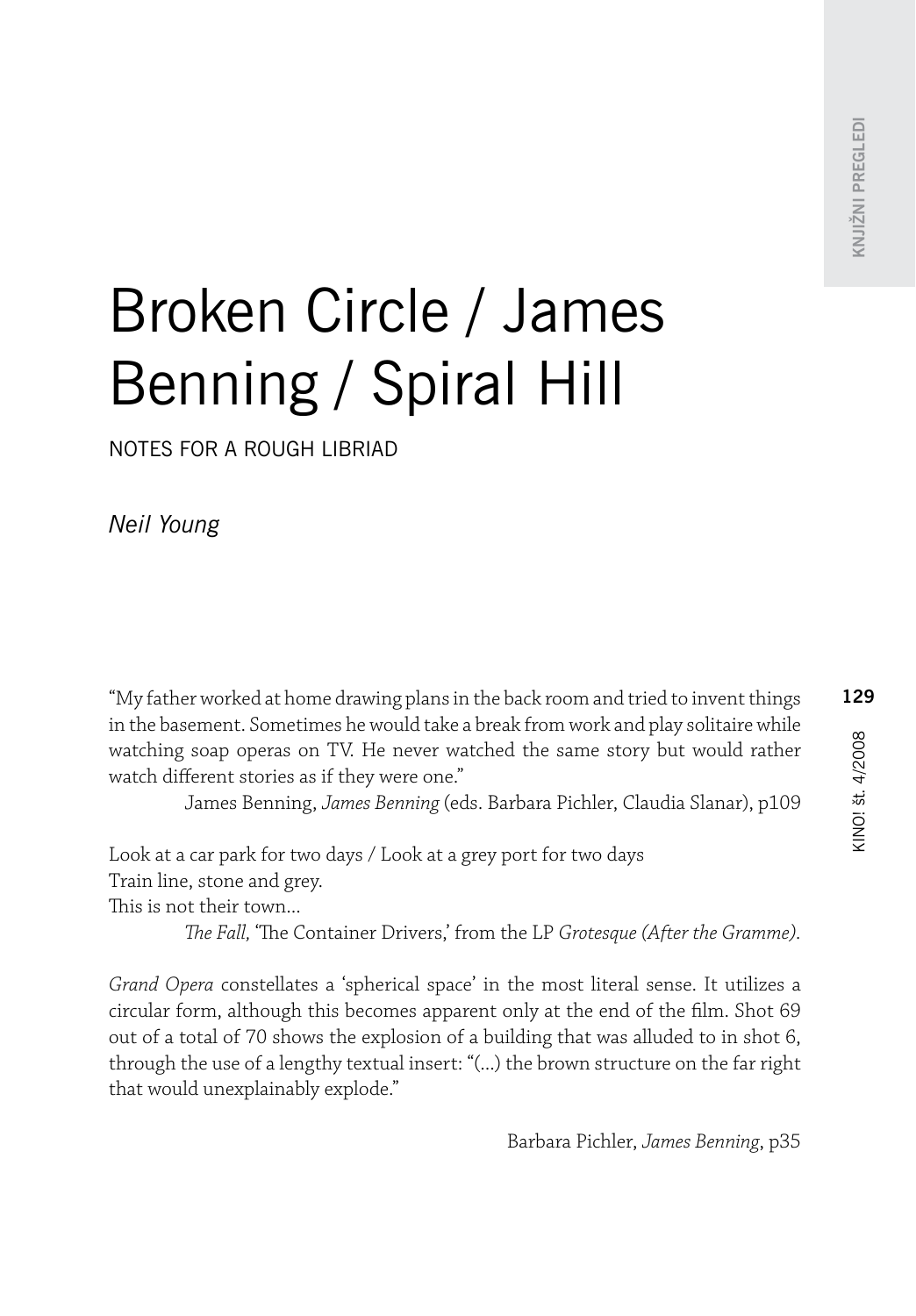#### **Introduction**

When asked by the editors of *KINO!* to review the new book on the American structuralist film-maker James Benning - edited by Barbara Pichler and Claudia Slanar - I was initially reluctant. My qualm was an ethical one: I didn't know whether it would be appropriate for me to review a book in which I myself happen to feature, albeit briefly: an interview I conducted with Benning in 2002 is briefly excerpted on pages 88 and 103.

I was eventually persuaded, but was always clear that the last thing I wanted to write was an "orthodox" review - a couple of dozen neat paragraphs eruditely analysing the book's strengths and weaknesses - as Benning himself is anything but an orthodox film-maker. Indeed, it's one of the problems with the book that it doesn't take that much of a "Benningistic" (Benningesque? Benningish?) approach to James Benning. A handsome, squarish paperback of 260-odd pages (measuring 20cm x 27cm x 2.85cm, weighing 554 grams, costing €20) it's divided into seventeen chapters, handled by thirteen different writers, including Benning himself, plus a preface and appendix - but, most frustratingly, *no* index!

Published by Vienna's Austrian Filmmuseum's Synema imprint (the sixth in an ongoing series of extended monographs) to tie in with a complete Benning retrospective mounted throughout October 2007, this is a measured, copiouslyillustrated text that combines the scholarly and analytical with the anecdotal and playful as it navigates the reader through Benning's dauntingly large work - from 1971's *did you ever hear that cricket sound?* to 2007's double-whammy farewell to celluloid, *RR* and *casting a glance* (he's stated that he'll work via digital video from now on.)

Overall it's an unmistakeably enthusiastic paean to Benning and his films. And, as I've more than once described in print Benning as probably the greatest of all living film-makers, I'm not exactly outraged or dismayed by such a reverent approach - although the writers' enthusiasm does take on a somewhat hagiographic tone after a while.

Then again, the mere existence of this particular book is a cause for celebration: it says much about the state of publishing that, while shelves groan with volumes on Scorsese, Lynch, Godard and Spielberg, this is - astonishingly - the very first time that a whole book has been dedicated to James Benning.

In the following pages I offer my own unapologetically idiosyncratic, chapterby-chapter *response* to the *James Benning* book, in a piece whose (somewhat fiddly) structure is at least as important as its contents. Indeed, the substance of this article is essentially dictated by its form, in accordance with Benning's own practices - in the book he refers to "the ... kind of built-in limitations ... that help me to create structure."

The concept of the *journey* is central to most of Benning's *oeuvre*, and I thus decided that I would re-read my copy of *James Benning* (which I purchased in Ljubljana last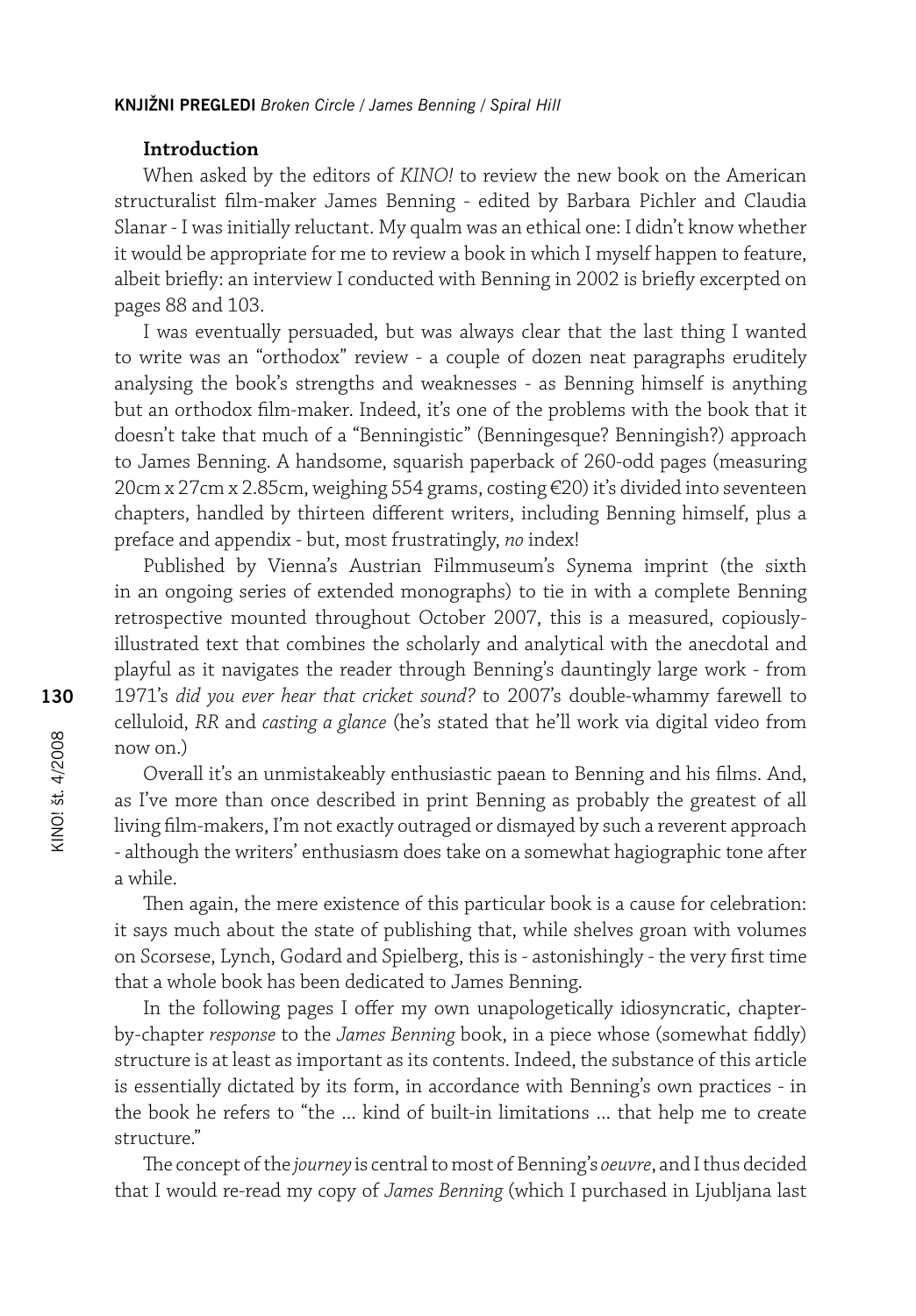November) while undertaking a trip of my own: an artistic pilgrimage of sorts, and a follow-up to my excursion to Blackpool which featured in my last writing for *KINO!,*  on Patrick Keiller.

But where to travel *to*? Benning has often remarked that his chief external influence is seminal American "land-artist" Robert Smithson (1938-1973). Smithson's most famous creation is the *Spiral Jetty* (1970) in Utah's Great Salt Lake, which is the subject of Benning's last work on film - and the picture which I regard as his crowning masterpiece, *casting a glance* (2007). With a visit to Utah sadly impractical, I settled for the next best thing: a three-day, two-night expedition, in the middle of May 2008, to Emmen in the Netherlands. This obscure town near the German border - seldom visited, even by Amsterdammers or Rotterdammers - is the site of Smithson's most significant project in Europe: a pair of adjoining land/water sculptures from 1971 entitled *Broken Circle* and *Spiral Hill.* 

Almost invariably referred to as a though a single entity - *Broken Circle / Spiral Hill* - they were constructed as part of the ambitious 'Sonsbeek 71' art exhibition. The *Circle* is about 100 feet in diameter, and consists of a curving sand "arm" which extends out into the lake, reaching back - but not touching - the shore. The form of the circle continues, however, as a curved canal which reaches back into the land, then back towards the shoreline. In the centre, on the main sand-shore near the water-line, is a large boulder about 15 feet across.

The *Hill* is further back on the shore behind the *Circle*, and is essentially a tall, round mound - perhaps 30 feet from foot to base - set on the slope that leads up to the forest beyond. Originally of dark soil and sharply defined as a spiral, it has long been overgrown with plant life and the spiral form is only faintly discernible.

The book accompanied me at every stage of my journey - in a manner that repeatedly made me think of the soap carried in Leopold Bloom's pocket as he wanders Dublin in James Joyce's *Ulysses*. According to Joyce critic Stuart Gilbert, "through the greater Odyssey of Bloomsday there runs a 'Little Odyssey,' ... the wandering of the soap - a comic counterpart of the heroic tale." Gilbert named this the 'Saponiad' (literally, "about the soap") - so what follows could perhaps be described as a 'Libriad' ("about the book"), rather than a review, combining my travelogue notes and impressions with extracts from and commentary upon the Pichler/Slanar book.

Via footnotes (which will sometimes be directly germane to the text, sometimes tangentially digressive) I also offer: snippets of Joyce's original Saponiad; excerpts from my 2002 interview with Benning; some statements from Robert Smithson; extracts from a record of two visits made to *Broken Circle / Spiral Hill* (henceforth mainly *BC/SH*) by Sonic Youth's guitarist Lee Ranaldo; and quotations from my own reviews of the eight Benning films which I've seen so far.

And they are:

*Los* (seen 15/11/01 in London)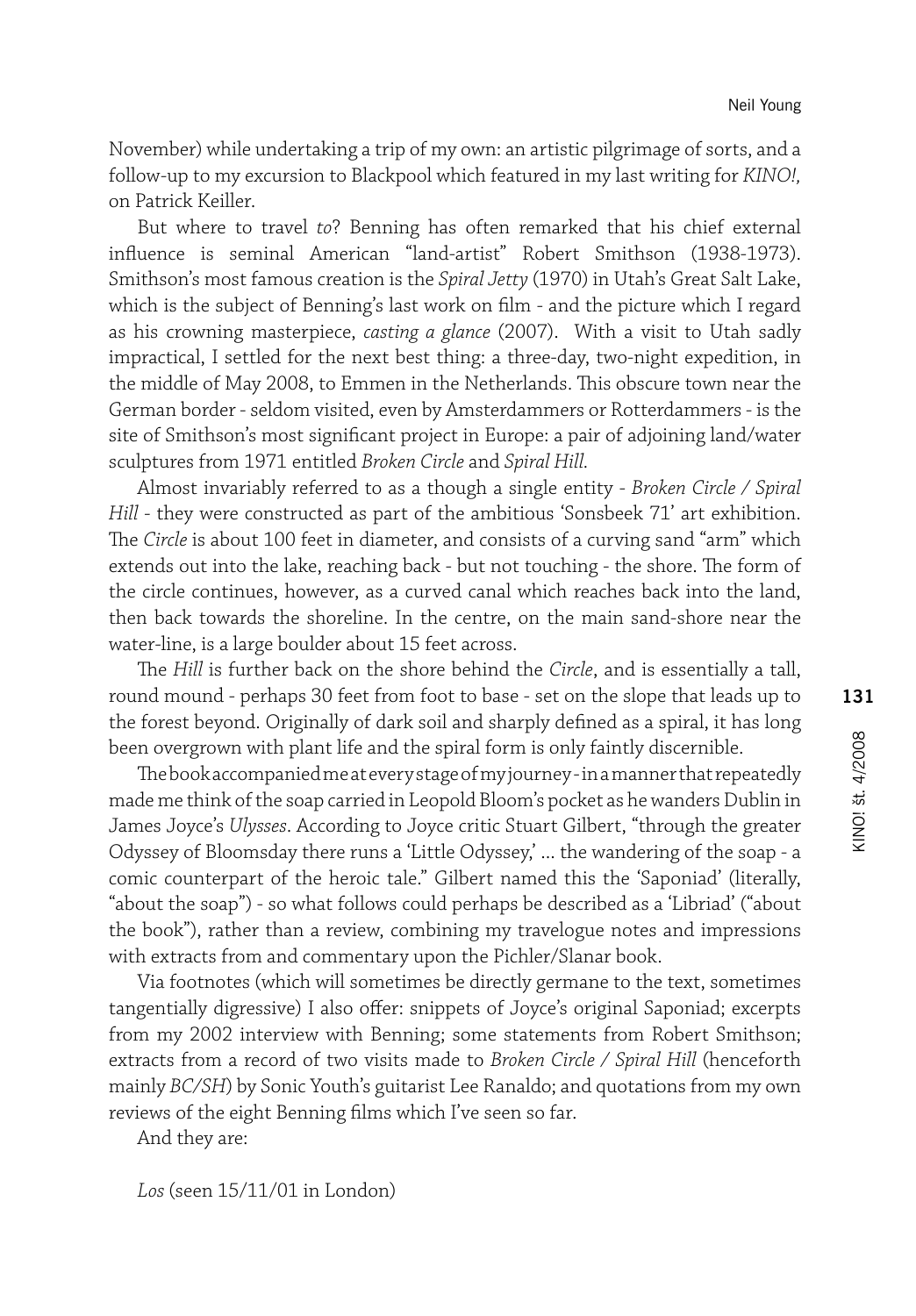*El Valley Centro* (7/2/02 Berlin) *Sogobi* (9/2/02 Berlin) *13 Lakes* (4/2/05 Rotterdam) *Ten Skies* (25/6/06 Leeds, 16/11/07 Ljubljana) *One Way Boogie Woogie / 27 Years Later* (26/10/06 London and 14/11/07 Liubliana) *casting a glance* (29/10/07 Vienna and 14/3/08 Bradford) *RR* (14/3/08 Bradford)

Neil Young 7/7/08 Sunderland

# **ch1. Claudia Slanar's** *Taking Position.*

*did you ever hear that cricket sound?* (1971) to *3 minutes on the dangers of film recording* (1975)

\*\*\*

After a brief, two-page preface by Slanar and Pichler introducing Benning ("a body of work that deeply informs the landscape of American Independent Cinema and beyond") and the book ("essays follow the chronology of Benning's filmic production and offer close readings of certain films in particular phases of his career"), the first chapter comprises Slanar's survey of Benning's earliest shorts. While several of these are now lost, all are very seldom screened - and the book as a whole is an invaluable way for readers to "discover," albeit at a couple of removes, works which they may well never have the chance to see for themselves $^1$ .

While this makes it hard for the reader to assess the merits of the specific points which Slanar makes, the book's existence enables us to partially circumvent what

<sup>1</sup> NY: I presumed the non-availability of the films on video and DVD was an issue of control – that you didn't like the idea of viewers being able to pause, rewind, fast-forward… that these films must be viewed in a specific order.

JB: It's more about the way people relate to a video *screen*. They don't sit and watch the screen like they would if they sit in a theatre. My films demand your attention – and a really strong attention for them to work, and effort. But now that people have DVD players and larger TV sets, you can sit in front of a TV and almost, if you want, you can almost have a film experience. But I think it takes training and I think that the kind of casual viewing of television has affected anything played on a video screen. That can break down now, though – perhaps I need a note on the DVD case saying 'It would be appreciated if you would watch it like you wanted to look at everything in it, and concentrate on the film, and try to cast aside any kind of casual viewing that you would generally do with television while you're eating a sandwich and drinking a beer.'

*Jigsaw Lounge* interview with James Benning, February 2002 (= 'JL/JB') http://www.jigsawlounge.co.uk/film/benningfull.html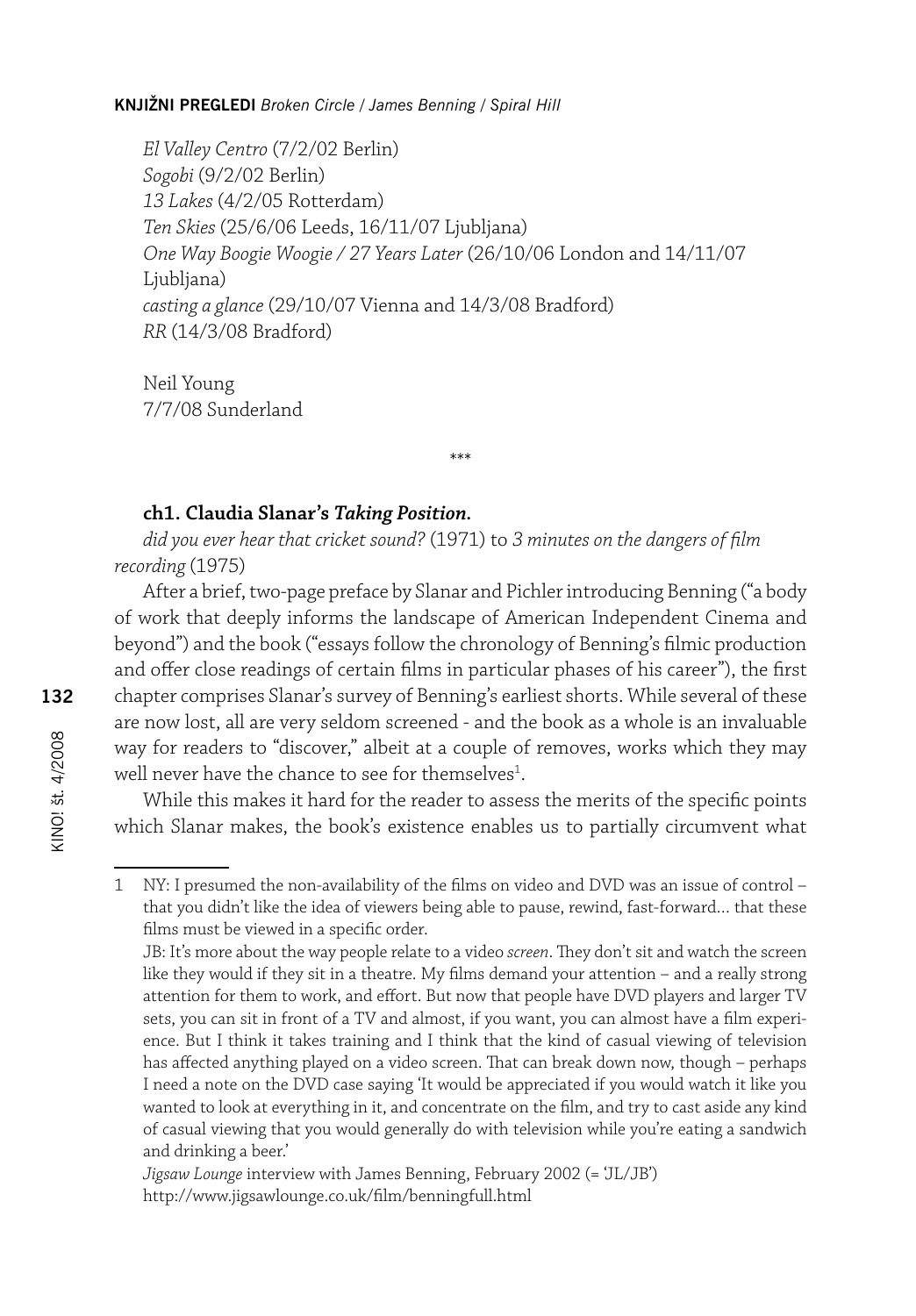Dick Hebdige, in Ch.10, sums up as Benning's ethos of "Restricted access": 'hardto-get-to places, hard-to-access work; hard to see (distribution); hard to screen (16mm!); hard to watch (demanding).' The illustrations in this chapter, as elsewhere, are a crucial element in this. Nearly all are in colour, superbly capturing the strong colours and bold tones of 16mm celluloid, and if the book has an unsung hero or two, they are Georg Wasner (credited with "Frame enlargements") and J R Hughto (Digitization of images).

Slanar is much more concerned with Benning's work than his life: "let's start at the beginning with James Benning in his late 20s" (p7), she says. Of course, the *actual* beginning would be December 28th 1942, and Benning's birth in Milwaukee, Wisconsin, to parents of German origin. Apart from Benning's own essay *Off Screen Space / Somewhere Else,* which forms Ch.3, biographical information is parcelled out extremely sparingly - Slanar doesn't discuss the precise happenings which led to Benning becoming a film-maker in the first place.

"After various reasons force him to quit his job as a math teacher at a college in Upstate New York," Slanar notes, "he buys a 16mm Bolex camera." (p7) And what "various reasons" would they be? We're never told. Perhaps it's best to take *James Benning* solely on its own terms, and hope that there's a biographer or two waiting in the wings to fill in such tantalising gaps - and Benning's has been, even disregarding his film-making, a particularly eventful, much-travelled, politically-engaged and fascinating life.

\*\*\*

#### **TRAVEL LOG ONE : Sunderland to Schiphol**

7.50am on a damp, grey Wednesday morning, as I drive<sup>2</sup> the 35 miles from my home in Sunderland to Middleton St George, location of Durham Tees Valley airport. On the radio news, Hillary Clinton proclaims "I will stand with you as long as you will stand by me," triumphant - but still doomed to ultimate defeat - after defeating Barack Obama in the West Virginia primary.

In other news, the Sichuan earthquake has caused "utter devastation" in China; the UN says another cyclone may be forming near Burma. The Cannes Film Festival, described as "the greatest platform for serious cinema," is about to begin, with Clint Eastwood and Steven Soderbergh mentioned as competing directors. *Indiana Jones* 

http://www.sonicyouth.com/dotsonics/lee/prose/smithson.html

<sup>2</sup> The blood is coursing through me and I feel its rush. Three am flat in Holland night. We drove across the barren plein this afternoon, empty fields straight lines of trees, hogs and cows not raining but cloudy and w Dutch mist hanging lightly everywhere. We went to Emmen on the way to see Smithson's Broken Circle/Spiral Hill, on my insistence, everyone either halfhearted or against it. Not able to see the beauty of a wild goose chase through the flatlands. Lee Ranaldo, 24th November 1983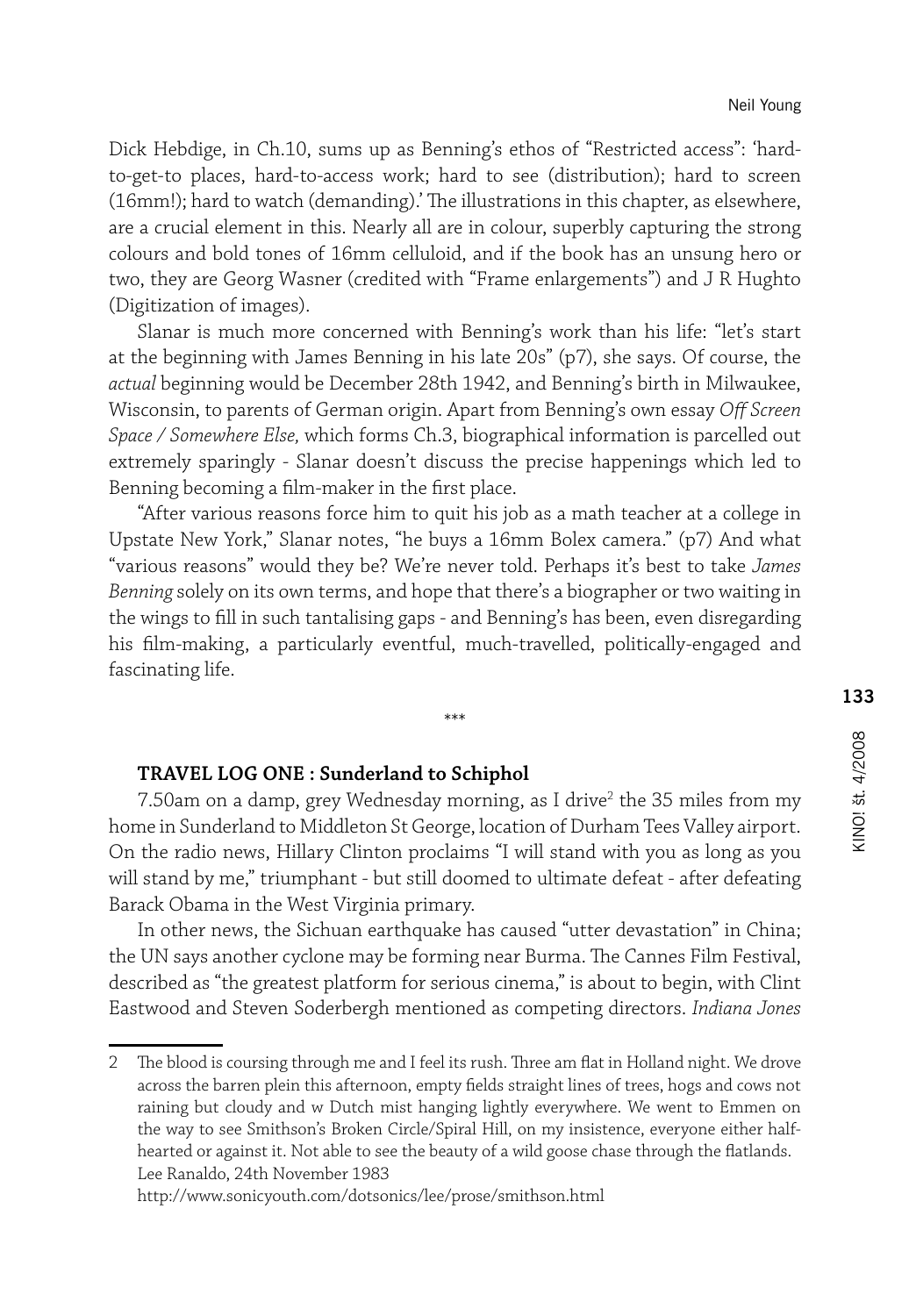*and the Kingdom of the Crystal Skull* is premiering at the festival but, the Radio 4 newscaster solemnly informs us, is "not in competition."

Cloudheaded dandelions cluster at the road-edge as I drive through Darlington, making decent time. It's a tiny airport but I very nearly miss my plane, scampering across the tarmac through the rain. We take off at 9.55, and I see a cluster of burntout planes in a corner of the airfield. As we pass the Norfolk coastline, fields give way to the yellow swirls of sand which yield to a frozen-looking sea, the white caps of the waves as motionless as icy flecks on a winter pond. Then the sea is a disconcertingly sudden blank-blue wash.

I start *James Benning* and flick idly through *The Independent*. Inexplicably filed among "Home News": Colourful World of the Shrimp

A species of shrimp has supersensitive eyes that can see 'over the rainbow', scientists say. The Mantis Shrimp from the Great Barrier Reef in Australia can see not only three primary colours - red, green and blue - they recognise 11 or 12, and others invisible to human eyes off a rainbow's edge.

White wave-lines like vapour trails in the water, and then the shore... Ostend? Holland's very 'man-made' landscapes unfold, water and land in precise arrangements... The irony suddenly strikes me of Smithson deciding<sup>3</sup> to build a *Spiral Hill* - in famously flat Holland. Coming in to land, 10.50am Dutch time. A crossword clue, 24 Across: *Landscape artist's beastly work, making waves, almost (5-5)*

\*\*\*

#### **ch2. Barbara Pichler's** *An Iconography of the Midwest*

*8 1/2 x 11* (1974) to *Grand Opera* (1979)

Pichler examines the eight films Benning made between 1974 and 1979, "all informed by a high degree of diversity, even aesthetic transgression." Once again, these films - with the exception of *One Way Boogie Woogie* (1977), later updated as *One Way Boogie Woogie / 27 Years Later*<sup>4</sup> (2004) - are not widely exhibited or made

3 SMITHSON: ... out of the defunct, I think, class culture of Europe I developed something that was intrinsically my own and rooted to my own experience in America. CUMMINGS: Have you been back to Europe since that?

SMITHSON: Yes, I have been back to Europe. I did *Broken Circle--Spiral Hill* in Holland in 1971. I consider it a major piece.

Robert Smithson, *The Collected Writings*, p284

KINO! št. 4/2008

<sup>4</sup> As a historical record, the resulting two-hour film is likely going to prove invaluable. As a viewing experience, however, it proves more interesting and ambitious in concept than it is successful in execution: the second film essentially repeats most of the gags from 'part one', with similarly uneven hit-rate. Of course, the passage of time adds another dimension to *27 Years Later*, but taken as a whole the bipartite film has a laboriousness which is entirely lacking from Benning's later masterworks. As a modest, relatively undemanding entry to his outstanding, daunting *oeuvre* for curious newcomers, however, it makes a more-than-useful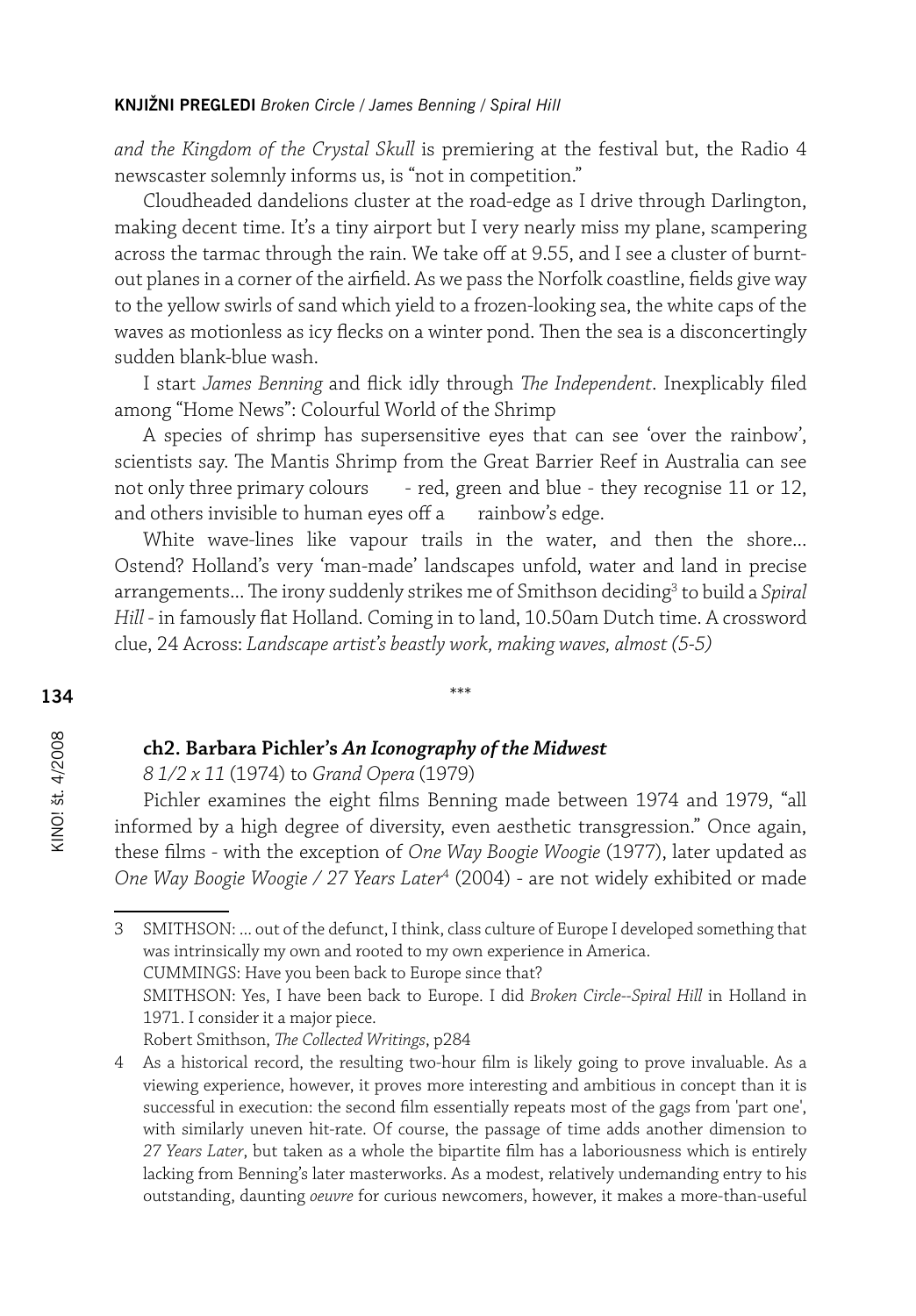otherwise available, as Benning has never let any of his works appear on DVD. Television transmissions are also exceedingly rare, with the exception of screenings on the Westdeutscher Rundfunk channel on German TV which has often funded his work.

Pichler places Benning's work within a specific cultural and artistic context - "The films of this period are also the reason that Benning is categorized as a structural filmmaker and belonging to a 'cinema of structure in which the shape of the whole film is predetermined and simplified, and it is that shape which is the primal impression of the film," (p21) she says, quoting P Adams Sitney's *Visionary Film*.

Benning's work, she says, "reflects larger and sometimes conflicting concerns preoccupying the independent film movement of the 1970s--the attempt to reconsiliate [sic] structural filmmaking and narration... playing with narrative conventions, thus "revealing the inadequecies [sic] of linear narrative and space." (p23) The proofreading in the volume (credited to Teresa Devlin and Kellie Rife) seems to have caught most of the typos, but to find two on the same page is disappointing (likewise p38's mention of 'structrual filmmaking') - although the latter is a direct quotation from an essay by Benning himself, so the error may well not be Pichler's.

Indeed, Benning is quoted at length and frequently by many of the contributors, making the book at times come across rather like a *Benning on Benning* book from Faber & Faber (nice, but somewhat fanciful, to imagine the esteemed publishers actually coming up with such a volume). Benning is an articulate analyst of his own work, an astute theoretician of his own methods who may well be his own best critic: "By the time the film [*11x14*] is finished, it will have been possible to relate shots in a number of different ways.

"This sort of cross-referencing is what I mean by 'spherical space'." (p26). "I suppose if I think of my films as dealing with politics, it's with the way you look at the screen. If you look at things differently aesthetically, maybe you'll look at things differently politically." (p34). At times, Benning's descriptions achieve an inadvertent kind of blunt poetry, as when he instructs the viewer thus: "Keep your eyes on the brown structure. Two planes will pass overhead, it will explode and a mushroom cloud will cover the city." (p37)

# **ch3. James Benning's** *Off Screen Space / Somewhere Else*

After seven pages of photographs covering 1972-79, the only chapter written by Benning himself, whose prose style is staccato, no-nonsense, functional, almost hard-boiled, with a dry wit occasionally discernible: *The roar of blast furnaces vibrated* 

\*\*\*

starting-point.

*Jigsaw Lounge* review (= '*JL*'), http://www.jigsawlounge.co.uk/film/content/view/706/1/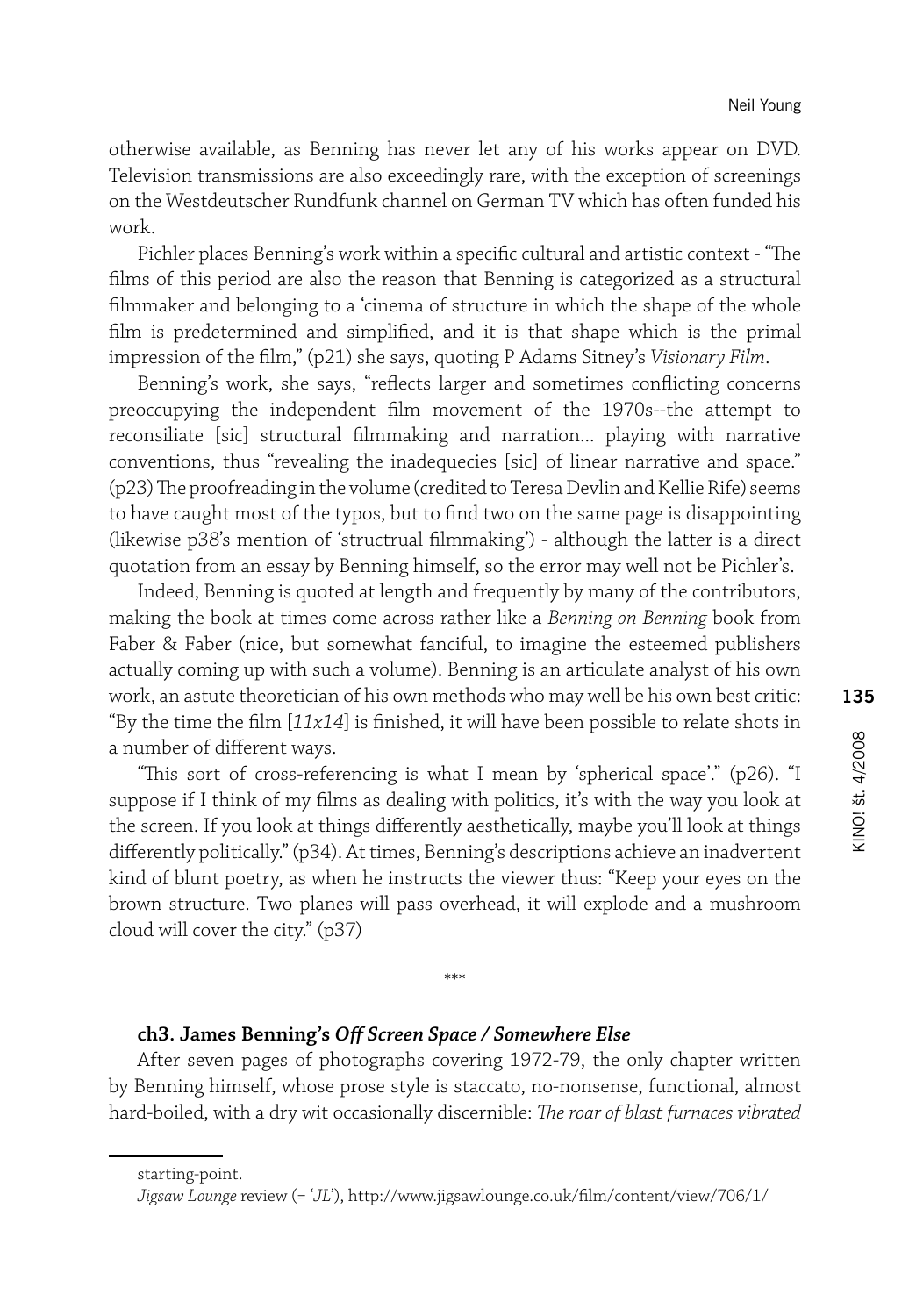*through the air. I rode around US Steel and was stopped and questioned and told to leave. I made it to Milwaukee by noon.* (p47). *The next day I decided to look for the Spiral Jetty, built in 1970 by Robert Smithson. I remembered that it was somewhere off Rozel Point in the Great Salt Lake. Smithson described the surrounding salt flats in his writings. Caught in their sediments were countless bits of wreckage. He said that the site gave evidence of a succession of man-made systems mired in abandoned hopes.* (p48)

Benning discourses engrossingly on his own family history and that of his Milawukee neighbourhoods, discusses his specific intentions and methods in filming *One Way Boogie Woogie,* its *27 Years Later* sequel, and *casting a glance*<sup>5</sup> , and also provides the summary of his career which features on the book's inner cover: "I decided I would need only two criteria to keep making work. One, make films that would take me to places where I wanted to be. And two, make work that would put my life in a larger context. Both somewhat selfish reasons, but very workable."

While invaluably insightful and revealing, this chapter, ranging as it does across various phases in Benning's career, does feel slightly out of place within the main body of the book - it should perhaps have been placed in the Appendix, alongside Benning's self-compiled 'Timeline.'

\*\*\*

5 I was fascinated, while watching the film, by what I interpreted as Benning's heroic persistence as an artist: the fact that, during the years in which the jetty was submerged (which it was for a long period in the 1980s/90s) he kept going back to it, his persistence and faith ultimately rewarded when the jetty unexpectedly reappeared a few years back due to global warming. And then there's the wider passage-of-time aspect to the film, the impression given that it took 37 years to film (which would suggest Benning started it when he was 28)... I'm now in an odd position: my interpretation of *casting a glance* as a masterpiece was based on a misunderstanding. Discovering the "truth" forces me to reassess everything I have thought about the film, both during and after the screening. One constant is the simple visual appeal of the images - but everything else is, for me, now a maelstrom in full swirl... JL, http://www.jigsawlounge.co.uk/film/content/view/698/1/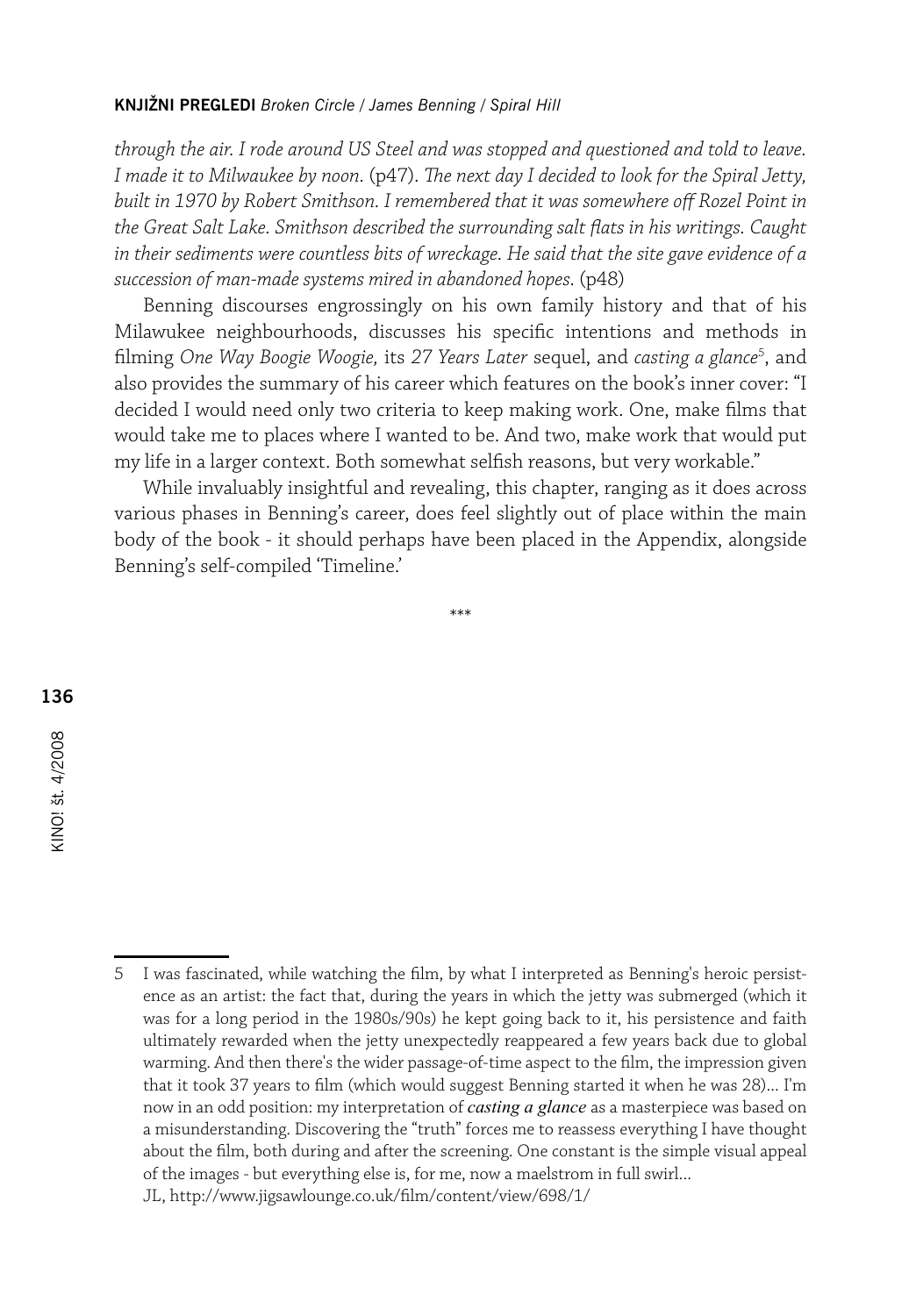# **TRAVEL LOG TWO : Schiphol to Emmen**



I depart from the Schiphol train station at 13.18, on a train to Zwolle that's scheduled to take 86 minutes. I continue with the *Benning* book, bearing in mind his dictum about the importance of "looking and listening" as the train makes its way through the Dutch landscape, urban development quite quickly giving way to forests, small country towns. I note down various signs whose meaning I can't penetrate ("Transferium"), the names of bridges ("Rozenvoordbrug"), outsize graffiti ("RHYME") on the sides of rolling-stock and minor railway buildings alongside the tracks. It's a semiotic universe of abundant text, but the sun is bright on the green trees, horses are walking in wide fields, we pass through Duijvendrecht.

Insignificant things, a neat pile of small grey bricks in a back garden that somehow takes on a 'Smithsonian' air. Weeded mounds on the edge of a farm, likewise. The pattern of cut grass on a long narrow farm-field, just before Nijkerk. A crow lands on rough sandy ground among farmland and unidentifiable, still-in-construction commercial structures<sup>6</sup>. Sandy, quasi-desertine expanses fly past the window, treelined. Ways through the woods quickly reveal themselves then are gone. A stack of flagstones just before Wezep.

I change trains in Zwolle. Graffiti reads : SEEM. A white horse, with spectacular brown speckles on its coat, munches. After Dalfsen, I see a stack of shiny plastic

<sup>6</sup> Of course, every film is an experiment, so that's kind of a foolish title to qualify films. But mine are… different. I've always been interested in creating new forms, and a different way of speaking. But not in reaction to dominant cinema, because it's kinda like saying an artist and an accountant both do the same work because they both use pencils… We're that different, though I'm not saying they're the accountant and I'm the artist, I'm just saying that we're that far apart. I don't work *against* Hollywood – I rarely go and see Hollywood movies. I see 'em on airplanes, but without the sound because I listen to music. So I've seen every Julia Roberts movie ever made, without sound. JL/JB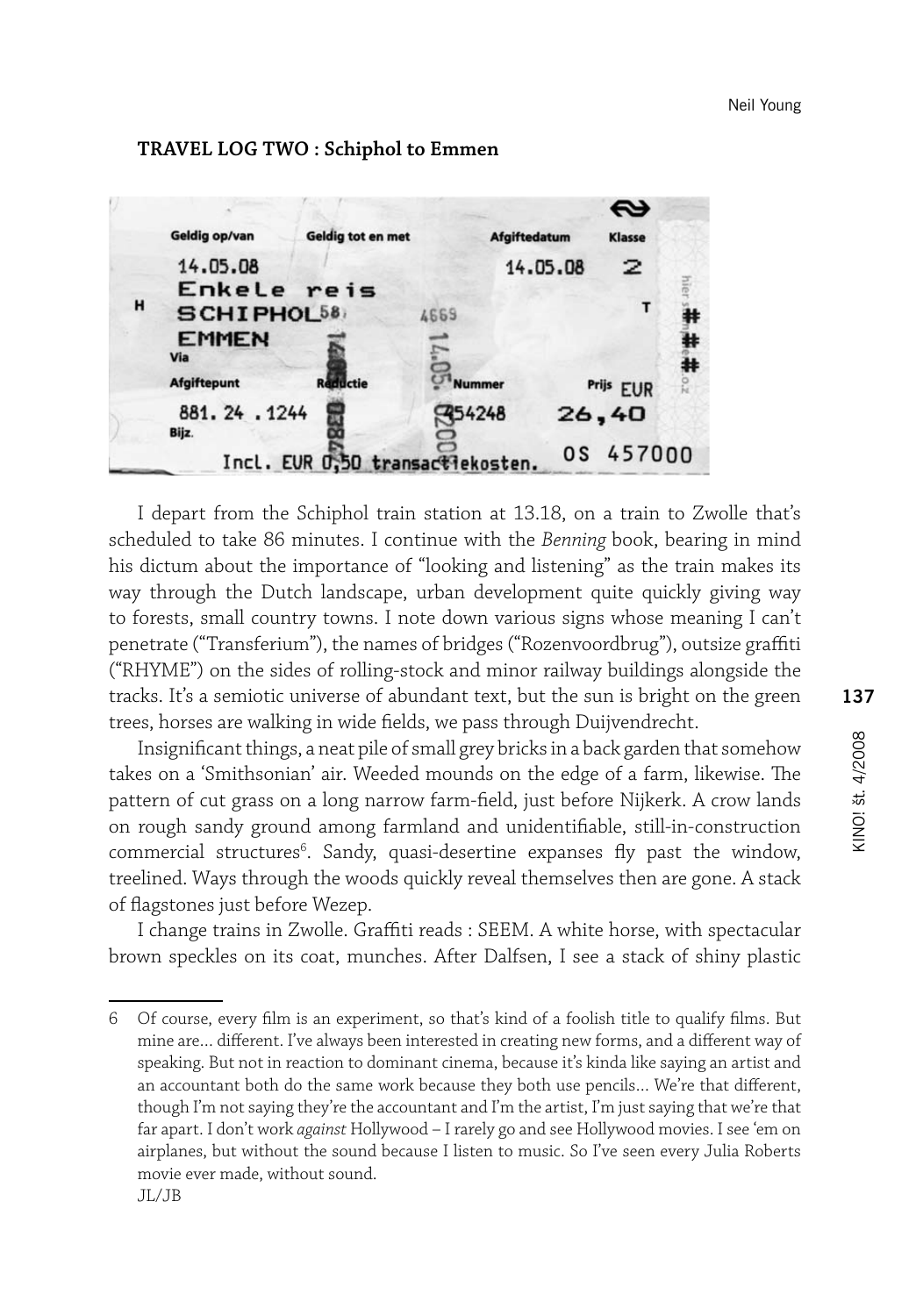cubes in a field: some kind of cut crop, tightly bound, arranged just so, arranged for my perspective. Unexpected rivers appear; underpopulated, forested zones. A solitary cyclist among the trees, like Magritte's 'lost jockey'.

I move on from Ch3 (Benning) to Ch4 (Lockhart). I see 'land art' everywhere I look, Smithson rivalling Benning as the presiding spirit of my excursion. It's for both of them, of course. 15:25 and I'm feeling the heat; train makes its way alongside a long, straight canal - how deep? - and there's a pile of long white stones, Smithsonian, on a bank. Sweaty, I look forward to a soapy $^7$  shower and a lie-down, see an empty shop opposite Coevorden railway station that seems to be called WARMING (explanation: a smaller sign around the corner on another wall: *Chris Warming's Diesel-Service*). And then into Emmen, residential semi-detached houses, 15:50, arrival. *BC/SH* is on the far north-eastern edge of town<sup>8</sup> - over the border into the neighbouring municipality of Emmerschans, if GoogleMap is to be believed...

\*\*\*

# **ch4. Sharon Lockhart's** *Milwaukee's Finest*

A short chapter "*based on a conversation with James Benning at The Country Girl Saloon in Castaic, California on May 16, 2007,*" which deals glancingly with Benning's early years and ties it into Milwaukee's celebrated status as America's brewing capital - and is followed by an eight pages of photographs of vintage beer-bottles from Benning's own private collection. These are presented, in a style reminiscent of Benning's framings, with each bottle appearing exactly the same height. A nice little touch in the first of two biographical tributes written by women who know Benning first-hand (the book is notable for being that rare critical compendium on a male film-maker where male contributors are outnumbered by their distaff colleagues.) Elegaic, too: "Of the 57 breweries from James Benning's past, only Miller remains in Milwaukee." (p56)

7 I'll take one of those soaps. How much are they? --Fourpence, sir. Mr Bloom raised a cake to his nostrils. Sweet lemony wax. --I'll take this one, he said. James Joyce, *Ulysses*, p85

http://www.octc.kctcs.edu/crunyon/CE/Joyce/gilbert17.htm

<sup>8</sup> By the time we reached Emmen, night had fallen, but still we pressed onwards. Too late to turn back. We were told it was down a dirt road and »not to get our hopes up« because it was in a very deteriorated state. Drove the whole bumping length of the road in the just darkling night and came to the end w/o finding anything. Drove back along, slower. Found just a no parking sign, then I spot a rise of earth through the trees, which of course stands out a bit here in sea-level-land. We see there is a small break in the fence w signs saying No Trespass, and No Dogs and No Swimming; BUNCHA NOES. We figure this must be it. Lee Ranaldo, 24th November 1983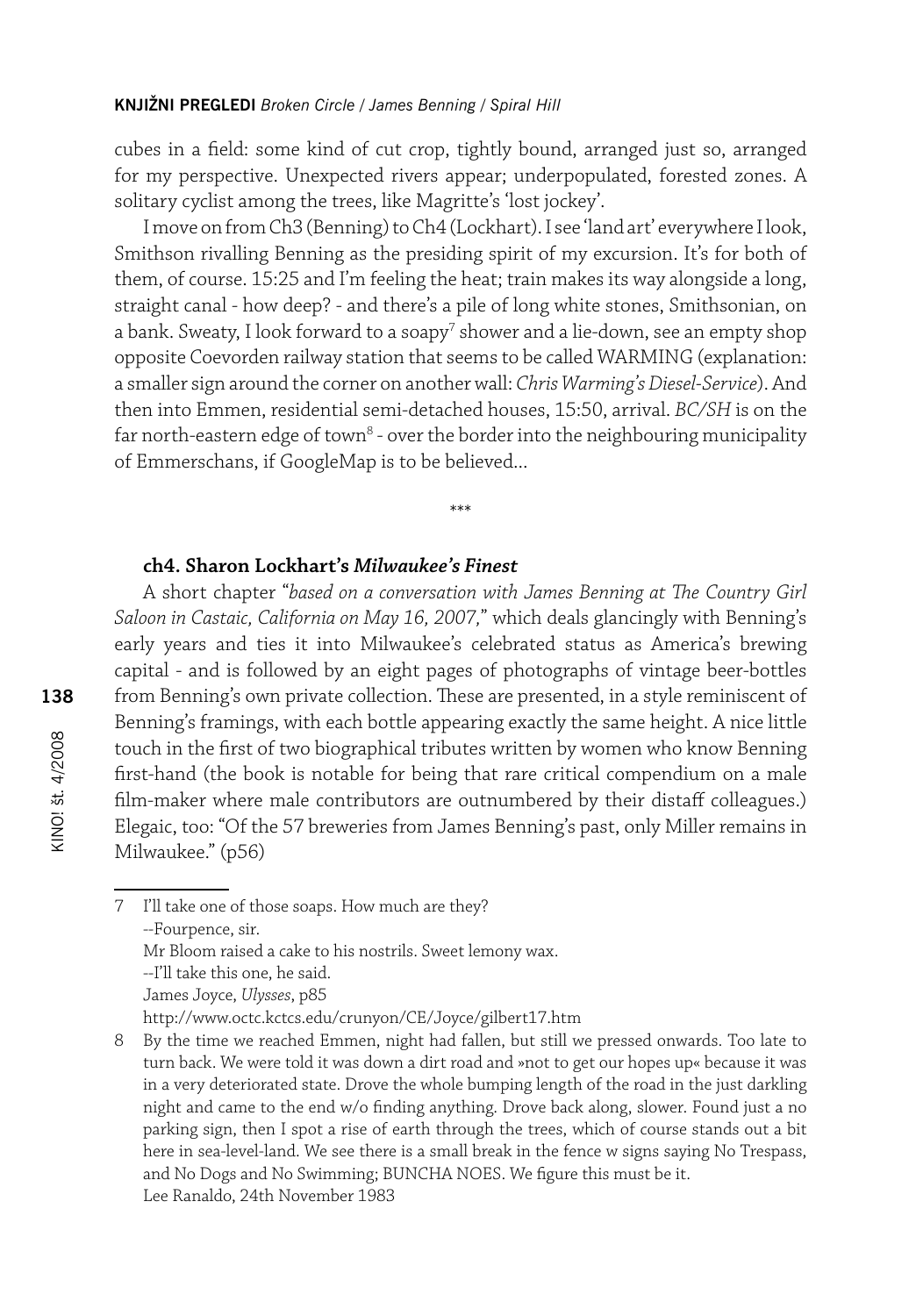#### **ch5. Sadie Benning's** *Walking and Talking*

While it's nice to see that IMDb.com is aware of Benning's existence - listing 40 of his works on the page http://www.imdb.com/name/nm0072159/, biographical information is skimpy beyond his date and place of birth. In the "trivia" (sic) section we find one single tidbit: "father of Sadie Benning," the latter being, for a time, a prominent avant-garde film-maker in her own right, and pioneer of 'Pixelvision' in the 1980s.

Now perhaps best known for her stint in "riot grrrl" combo 'Le Tigre' (the band's name strangely italicised in the bio at the back of *James Benning*), Benning Jr contributes this warmly affectionate letter to her father - "When I am with my dad we are usually hiking, driving or headed to some kind of shrine, ruin, sculpture, or- alternative reality" (p65) which the elder Benning replies to in his usual gruff/tender style ("I am happy you recalled that moment.")

As with Sharon Lockhart's preceding beer-vignette, 'Walking and Talking' illustrated with two pairs of landscape photographs by Sadie - has its charms, but it's debatable whether it really manages to pull its weight as a component of *James Benning.* A distanced comparison of the works of the two Bennings might perhaps have been a more productive use of the space - not least because Sadie Benning's work has fallen into semi-obscurity and is long overdue a critical reappraisal.

\*\*\*

#### **TRAVEL LOG THREE : Emmen, Wednesday 7.32pm**

Room 247 of the Tulip Hotel, Ten Cate, on the town's southern fringes. Curtains drawn, balcony door open, middle-distance sounds of a tennis game, voices in the car-park. Soon I'll head off for Emmerschans - in a taxi, most likely, as I've walked enough this hot afternoon. This is a pilgrimage<sup>9</sup> I should have carried out in the winter, though at least this evening will be light till pretty late, and I've decided that I will make just the one visit to *Broken Circle / Spiral Hill*. Tomorrow daytime will likely

9 NY: Do you have faith in film to provide the answers you seek?

JB: For me it's not necessarily the film, but the process of going through to make the film, that I learn from. The film is kinda like the residue of that process. And that's what I hope affects other people – obviously some of the process is captured in the film. That's where the strength of my films lies.

NY: Is this why they so often take the form of journeys?

JB: I think so. I'm very interested in place itself, and the difference of place – a journey is necessary to make those kinds of comparisons. I think journey is a way to put things both in political and social perspective.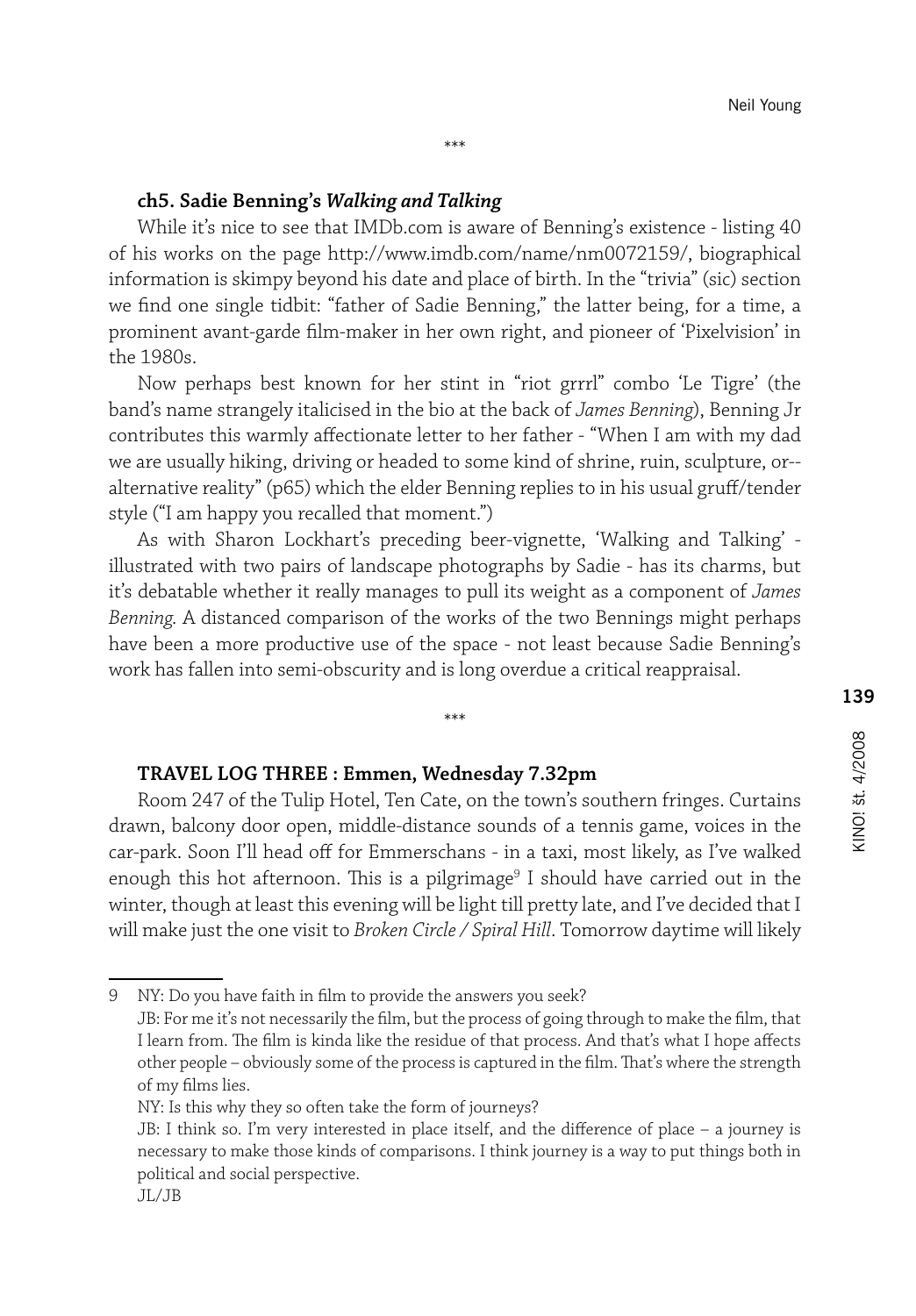be baking-hot again.

The Tulip wasn't my first choice - but option A (town centre, independent pubtype place) and B (Best Western - De Giraaf) were both full, meaning I had to schlep out here. I've flushed my feet in the toilet (an old travellers' trick) then showered, then napped, dipping into the *Benning* book at various points. De Groothuis - a big, characterful old cafe near the station - wasn't serving food for another hour when I arrived at 4pm; a Turkish cafe in a mall was more accommodating: feta salad, and cheese burek, plus milk. Dairy-heavy.

I obtained a map, which shows *BC/SH* on the upper fringe, while wandering round Emmen: from what I can see, not so much a town as an adjunct to the Zoo. Nice animal sculptures dot the Centrum, otherwise a bit of a concrete-and-glass jungle. Perhaps Smithson<sup>10</sup> stayed here in '72? The building might conceivably be old enough. Plan for the expedition: taxi to Emmerschans, a north east suburb of Emmen which I expect to be small and nondescript then, on foot, as close to *BC/SH* as I can manage<sup>11</sup>. Benning, of course, travels by car... I *might* walk back.

\*\*\*

# **ch6. Claudia Slanar's** *"I'll Sneak in the Back Door."*

Installations in the Art World: 1978-1985

"His apparent frustration with an audience that searches his films for conventional narratives is combined with being frustrated by critics who categorize him as a mere epigone of structural film, instead of a filmmaker dedicated to developing an independent form." (p68)

Umm... what's an epigone? Sorry if this appears ignorant, but in the three and a half decades since I've been reading, I've never actually come across this word before. Perhaps it's in the old dictionary I keep on my shelf for just such occasions... Hmm. Epiglottis. Epigram. No sign of epigone. I'll text a proofreader friend of mine. She

Lee Ranaldo, 24th November 1983

<sup>10</sup> RECENTLY, WHEN I WAS IN HOLLAND, I WORKED IN A SAND QUARRY THAT WAS SLATED FOR REDEVELOPMENT. THE DUTCH ARE ESPECIALLY AWARE OF THE PHYSI-CAL LANDSCAPE. A DIALECTIC BETWEEN LAND RECLAMATION AND MINING USAGE MUST BE ESTABLISHED. THE ARTIST AND THE MINER MUST BECOME AWARE OF THEMSELVES AS NATURAL AGENTS. Smithson, p376

<sup>11</sup> A break in the fence, a dirt path and yes, feeling our way through darkness, moon under cloud cover so there is little light, vision a haze which clouds the darkness, can see merely basic shapes, color contrasts. But it is Broken Circle/Spiral Hill. We ginger down the path to it, through underbrush which has grown, is growing, over it, reclaiming the place in a way RS would surely; have loved. The hill is now a rough mound, its clean lines long gone, shrubs growing on its sides, and grass, it was a large sad heap, not really sad but no longer w new shoes, shall we say.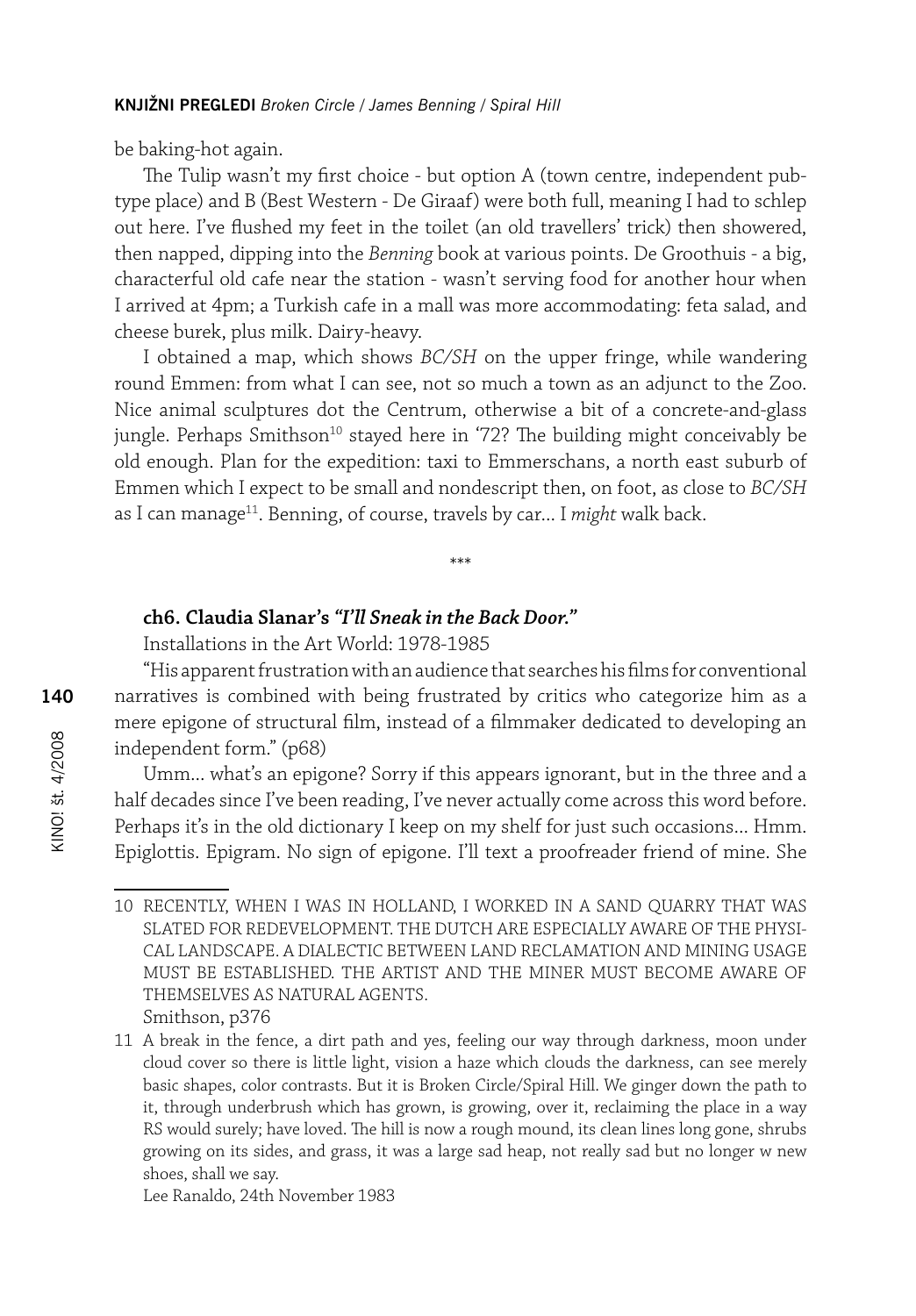must have come across it.

Anyway, Slanar's use of this particular word is in keeping with the tone of her chapter, which is much less aimed at "general" readers than any of the three that precede it in the volume. On page 69, she breezily mentions the "documenta" without any explanation of what it is (it's a modern art extravaganza that takes place once a lustrum - i.e. once every five years - in the German city of Kassel, and which hosted the world premiere of *casting a glance*<sup>12</sup> in 2007). That's what footnotes are for!

My proofreader friend texts me back. "An inferior follower or imitator. had 2 look it up!" My worries are assuaged - this proofreader friend has worked on countless books of all kinds every year for decades, and graduated with a degree in English from Cambridge University. Actually, perhaps Ms Slanar isn't entirely to blame - like many of the chapters in *James Benning*, it was translated from German into English by Eve Heller, and there are the very occasional 'rough spots' here and there where the English has a slightly lumpy feel.

Slanar's chapter, chronicling what we might call Benning's "extra-curricular" activities, turns *James Benning* down a more unashamedly scholarly track than before - reminding us that the principal target audience for the book is more academics, experts and Benning aficionados than casual passers-by. Information on Benning's various installations is brought together in one handy, compact resource - culminating in the 1985 computer program *Pascal's Lemma*: 'An overkill of information is thrown into the mix, including contemporary pictograms, news reports, and direct statements addressed to the audience: "You're manipulated!"' (p74)

\*\*\*

# **ch7. Barbara Pichler's** *American Dreams, American Nightmares.*

*Him and Me* (1981) to *Used Innocence* (1988)

Slanar hands over the baton to her co-editor Pichler for a survey of Benning's tricky "transitional" films - the section of his oeuvre which is perhaps the least exhibited and understood, and which this make particularly absorbing reading for those of us who discovered the director relatively "late in the day." It comes as a major surprise, for example, to find that Benning once worked with a bona-fide movie star: Willem Dafoe, in Benning's final short film, *O Panama* (1985), co-directed with

<sup>12</sup> After two viewings - the first in ignorance of Benning's methods, the second in full knowledge - I'm convinced it's the crowning achievement of his career. A tribute to land-artist Robert Smithson, it's the »fictionalised« »biography« of Smithson's most famous work, the *Spiral Jetty* in Utah's Great Salt Lake, tracing its appearance, submersion and reappearance due to fluctuating water levels. Beautiful, mysterious, challenging, the film exerts a stimulating but hypnotic effect on its viewers, resulting in an experience unlike anything else in current or recent cinema. In more ways than one, Benning is out there on his own right now. JL, http://www.jigsawlounge.co.uk/film/content/view/765/1/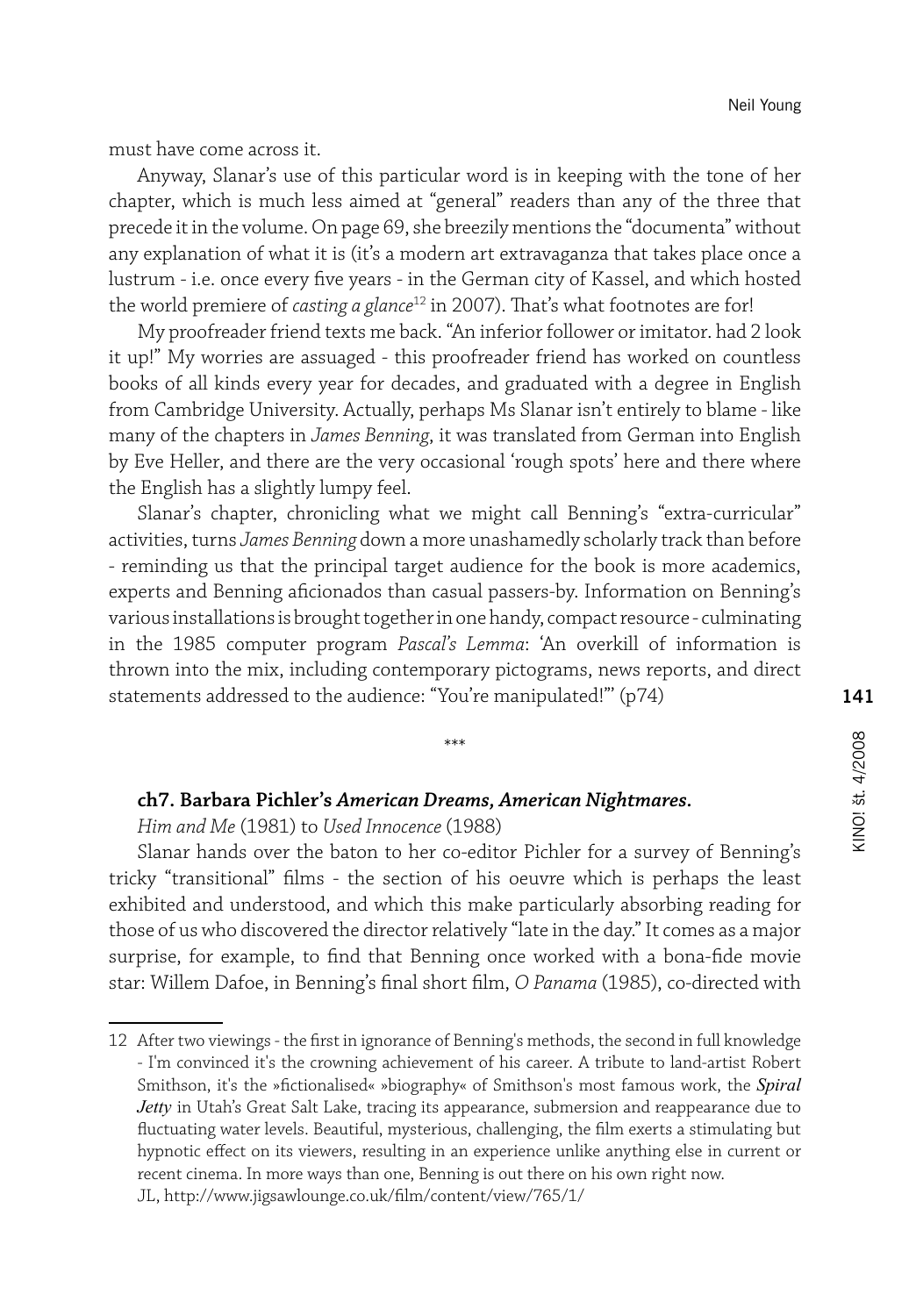Burt Barr, which 'confirms his decision to work alone. "Collaboration is interesting, but difficult," he says, once again affirming his renunciation of traditional narrative cinema, a form which he finds too expensive, belabored and over-directed.' (p83).

This chapter features the closest thing in the volume to direct criticism of Benning's films, although *Used Innocence* (1988) is only (faintly) damned in relation to *Landscape Suicide* (1986): it "never reaches the intensity of its predecessor... *Used Innocence* does not succeed in establishing as effective a focus..." And it's left to Benning himself to actually pass judgement over the earlier film: he "has expressed reservations about *Used Innocence* and today finds it to be too personal and perhaps transgressive." Typically, this intriguing perspective - how can a film be "too personal"? what does such a statement say about the person behind it? - goes unexplored. Indeed, it might have been an advantage to have included among the contributors an intelligent, respected critic who *isn't* a fan of Benning's work - just one among the dozen, in the interests of balance and variation.

#### **TRAVEL LOG FOUR : Ten Cate to Emmerschans**

23 degrees in the evening. Taxi from Tulip Hotel, Ten Cate to Sportpark, Emmerschans. €5.60 on the meter as we start. No scrap of litter visible anywhere on the streets. A slightly cooler evening, but still OK for shorts, short-sleeve shirt, no coat, no watch (and no book - too heavy!). Passport in my shorts pocket<sup>13</sup>, just in case of cop-hassle (I have a premonitory paranoid vision of riding back to the hotel to retrieve it). Leafy green-bosky surroundings. A Wednesday evening in May... why are two out of three hotels in the "sleepy ville" full?

\*\*\*

After ten/twelve minutes, we arrive at Emmerschans' main draw, the "Sportpark" stadium, often used for youth athletics and football, the driver genially informs. €13 on the meter. A long street through the trees, alongside the running-track, named Parochieweg. Sun lowering through trees. Dog walker (a half-tree in the big dog's big mouth), cyclist, runners. They all say *hej*. Long straight concrete path. Woods on left, Sportparken on the right. Redtipped trees.

The quarry lake now visible on the right. Blue-white water, just as L.Ranaldo described it in 1983. Ducks, unidentifiable birds. Benningistic gunshot-echoes! (as heard in *Ten Skies, 13 Lakes*<sup>14</sup>*,* etc). Noisy invisible insects in the forest clicking

<sup>13</sup> He took out his handkerchief to dab his nose. Citron-lemon? Ah, the soap I put there. Lose it out of that pocket. Putting back his handkerchief he took out the soap and stowed it away, buttoned, into the hip pocket of his trousers. *Ulysses*, p123

<sup>14</sup> 'Crater Lake,' in which a multi-coloured range of mountainous hills is reflected in the limpid water, the results resembling a weirdly organic totem-pole stretching across the whole of the screen from right to left. Over the course of the ten minutes we can - and should - tilt our head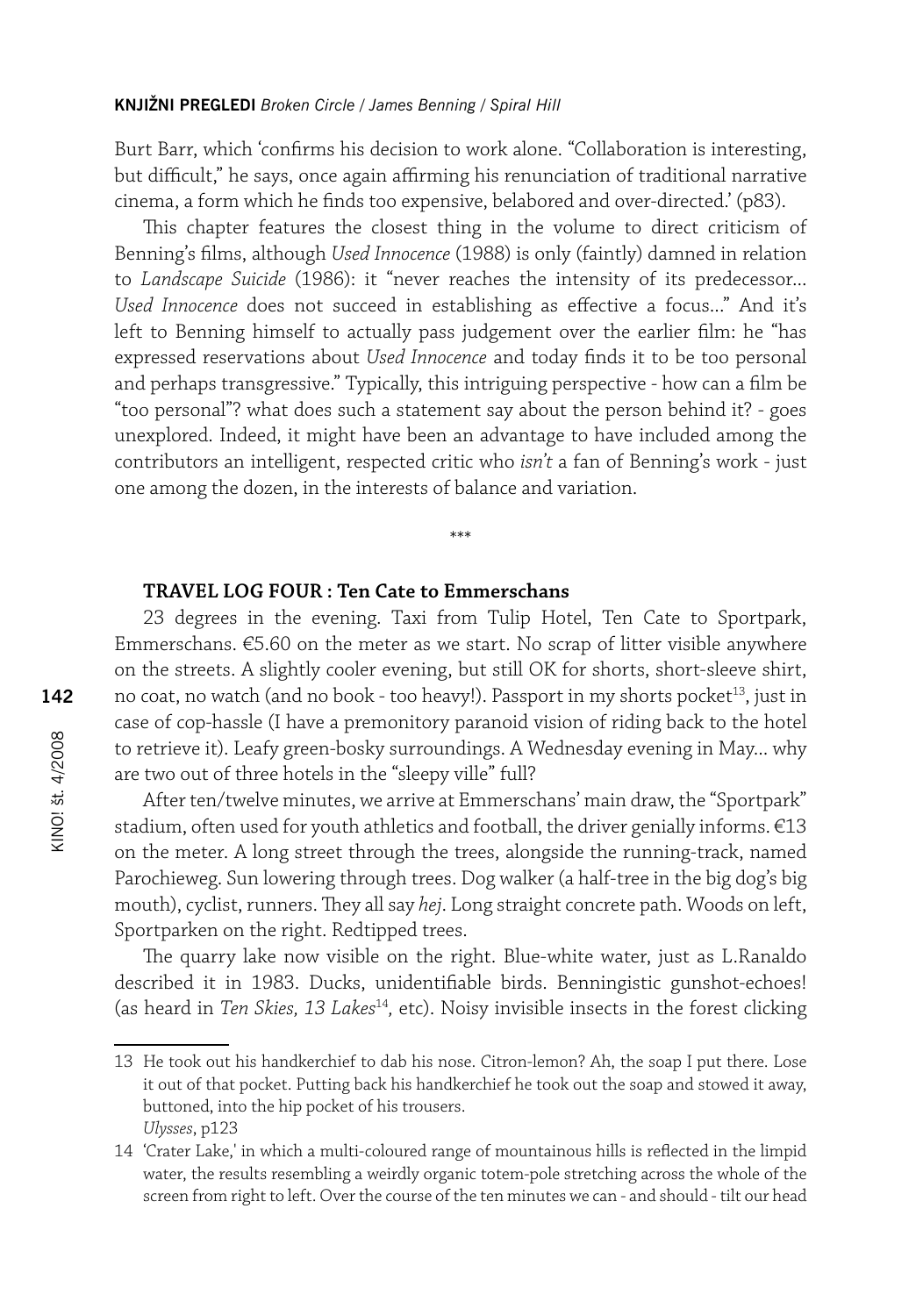as evening falls. Barbed-wire fenced-off lake. Access frustrated by fence and/or brambles. Until forest on the left suddenly gives way: open, ploughed field with sun in the distance. Sound of crickets? Distant traffic. And then, a gap in the fence : just wide enough to ascend. I ascend. I look across the quarry lake<sup>15</sup>.

I see the Broken Circle. I see the Spiral Hill.

# **ch8. Julie Ault's** *Using the Earth as a Map of Himself. The Personal Conceptualism of James Benning.*

\*\*\*

For me, perhaps the most effective of the chapters is Ault's - regardless of the fact that this is the section of the book in which I myself obliquely "appear". Whereas several sections either veer towards a drily academic dissection of Benning's output (complete with sometimes alienatingly arcane vocabulary) or else are too chummily effusive, Ault's free-ranging commentary - which covers Benning's *California Trilogy*  (1999-2001) before 'flashing' back to *Him and Me* (1981), *American Dreams* (1984), *North on Evers* (1991) and then forward to *casting a glance* (2007), and then back to *Four Corners* (1997), then forward to *27 Years Later* (2004), then back to *Utopia*  (1998) - strikes a delicate balance between the two.

In lively prose (unmediated by translation), Ault traces her subjective individual reaction to Benning and his movies - "Although I enjoyed watching them, they seemed fairly impersonal, not quite the match I imagined with the artist I had met on several occasions." (p88) While clearly a fan, almost gushing when praising Benning's "vast and deep knowledge of the regions he explores," Ault is able to appraise, with a clear critical eye, his methods and results, punctuating her own acute observations with judicious quotations that encapsulate her subject's philosophy ('He has said on numerous occasions that a good artist is "someone that pays close attention and then reports back through their work."' [p91]... 'The painter Edward Hopper once said, "The nucleus around which the artist's intellect builds his work is himself (...) and this changes little from birth to death. The only real influence I've ever had was myself.'" [p105.])

to examine this breathtaking image from all possible angles, while we hear the distant reports of hunters' rifles echoing across the vastness. This measly text description does little justice, however, to what is quite simply one of the greatest sequences in motion-picture history proving that anyone who doesn't rate James Benning as the most brilliant and important American director currently working just isn't paying enough attention.

JL, http://www.jigsawlounge.co.uk/film/content/view/120/1/

<sup>15</sup> The circle was also fading, the water inlet still seemingly intact for the most part, the large central boulder still holding, claiming its ground. The jetty was completely submerged, back to the quarry-sea, like The Spiral Jetty. Whether it hovered inches below the surface we could not tell in the darkness.

Lee Ranaldo, 24th November 1983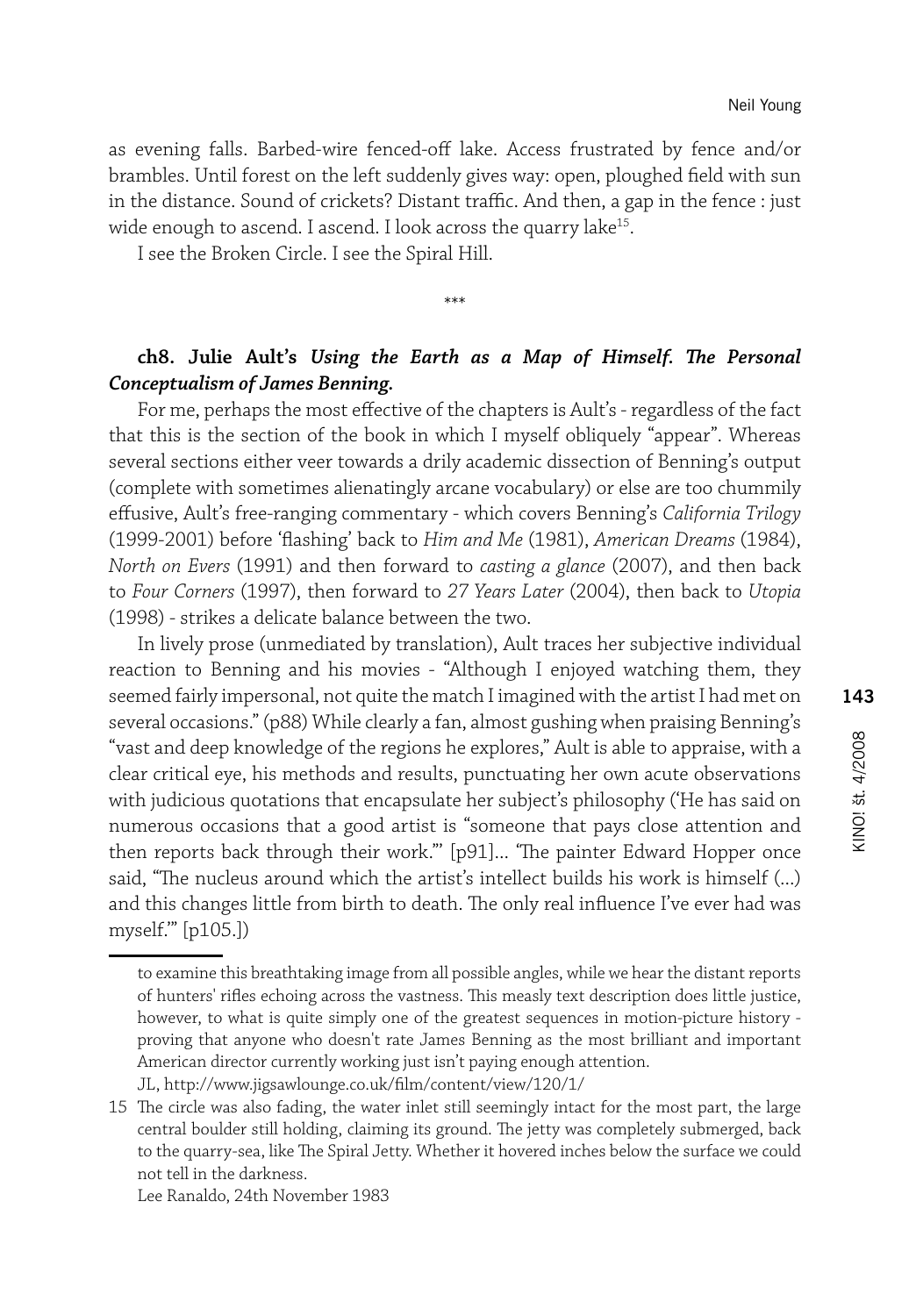Astute and erudite but always accessible, *Using the Earth as a Map of Himself* is the closest thing the book has to an overview of Benning's career - as well as providing the most satisfactory definition of Benning's role as an "independent" filmmaker<sup>16</sup>. As such it perhaps should actually be read *first* by those who haven't experienced one of his films themselves, and could easily stand alone if excerpted into a cinemarelated periodical such as *CinemaScope* or *Sight and Sound*.

\*\*\*

# **ch9. Barbara Pichler's** *Into the Great Wide Open.*

*North on Evers* (1991) to *UTOPIA* (1998)

In their preface, the editors describe their methods in compiling *James Benning*  as akin to the film-maker's own concept of "spherical space," with numerous textual overlaps, echoes and repetitions hopefully building into a three-dimensional whole. This largely works pretty well, but perhaps comes slightly unstuck in Pichler's third and final essay, which explores similar terrain to that so elegantly traversed by Ault in the previous chapter - with the addition of much more material on Benning's 1995 study of Utah, *Deseret.* 

Via Heller's translation, Pichler's analysis, while meticulous, intelligent and sympathetic, provokes numerous unanswered questions along the way, such as when she notes that Benning "denies consciously referencing [Ansel] Adams or agreeing with him conceptually," (p123) without actually stating the nature of Adams' "concepts." In her analysis of *Four Corners*, Pichler informs us that "The four parts are meant to be equivalent to one another which is why each of the written texts have the exact same number of characters--1,214--and the spoken text has the exact same number of words--1,186" (p124), but doesn't explain the significance of these specific numbers, or if they have a specific significance at all.

She states that Benning "achieves an extremely tight interlacing of image and sound, the visible and the spoken, and the historical and geographical spaces," but 'extremely tight' seems an odd, unhelpful way of describing Benning's 'achievement.' And to report that "the composition of image in *Deseret* is very rigorous" doesn't really help, when pretty much every page of the book hammers home the idea that pretty much *everything* Benning has ever filmed has been "rigorously" composed<sup>17</sup>.

16 NY: Do you accept the term 'avant-garde' as a description of yourself as a film-maker? JB : I'm certainly not a mainstream film-maker, and certainly am an independent film-maker, because I do everything myself. From buying the film at Kodak to cutting the negative. I don't think 'avant-garde' is necessarily a negative term, I wouldn't disagree with it. But "advanceguard" of what, I guess is the question. JL/JB

<sup>17</sup> NY: Have you never considered using a different size of film than 16mm – super 16 or 35mm perhaps?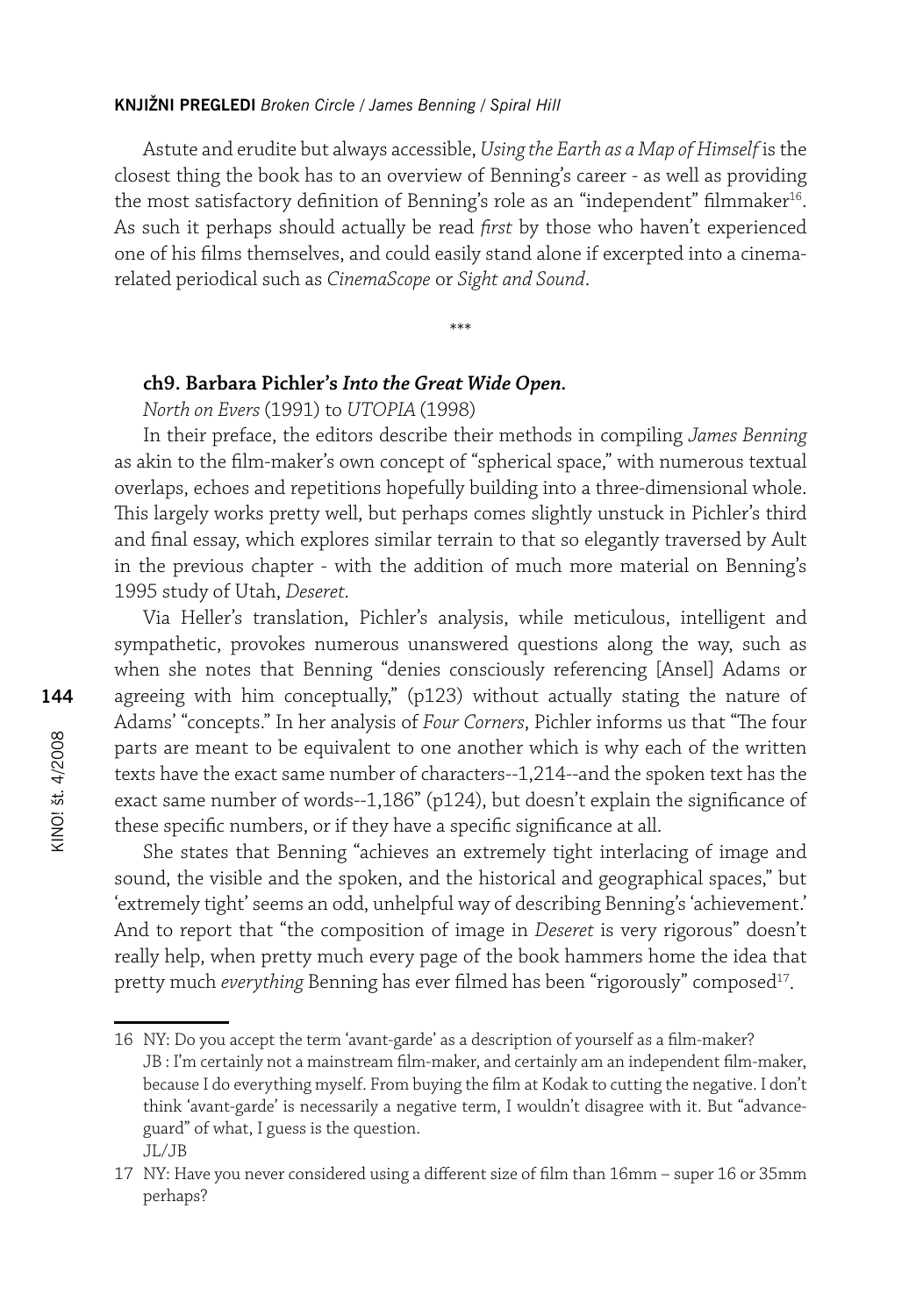Pichler's most glaring 'sin,' however, comes when she mentions biographical details on Medgar Evers, partial inspiration for *North on Evers*, and a footnote reveals the source of the information: 'Based on an entry in Wikipedia for "Medgar Evers," accessed in August 2007, www.wikipedia.org (p118.)' Wikipedia is hardly the most reliable source of *any* information, and Evers is surely a sufficiently prominent figure in American politics that Pichler could have gleaned the relevant details from a more reputable source. It's only a small detail, but *James Benning* is otherwise such a classy, impressively-researched tome that relying on Wikipedia in this way really does stand out to an unfortunately conspicuous degree.

\*\*\*

#### **TRAVEL LOG FIVE : Emmerschans**

Across the lake, much evidence of activity on the opposite bank. *BC/SH* to the left. The hill a mossy mound, receding into the landscape, the spiral of  $^{18}$ sand jutting out into the water in front of it, a boulder solid its centre. I stand, conspicuous, on a grassy bank, joggers and cyclists passing now and them. The circle doesn't look like part of the lake but of the shore and the sand. A bigger artificial "island" now juts out, from the quarry-side<sup>19</sup>, yellow amid the green-blue. *BC/SH* doesn't look like

The changes that come about are as if from thin air. We want, we love and hate, we gnash our teeth on stones, unwilling to yield.

Lee Ranaldo, 24th November 1983

JB: They should be 70mm of course, but then I couldn't make the film. Because most of the images in all three films are somewhat stolen. A lot of times I'm illegally on land – I'm doing things where I have to go in very quickly and get out of there very quickly. Especially when I'm in the middle of a military installation, or a cement quarry – those kinds of places where they don't like you filming there. It would be difficult to steal those kinds of images. I certainly agree that in a cinema this big 16mm starts to break down, especially when images are held for two and a half minutes and you're begging for the best possible projection you can get. I also want to keep making films cheaply – all three of these films were made for less than \$15,000. I want to make films at that cost or less… I kind of find it criminal when it costs more than that, because there are better places to put money. JL/JB

<sup>18</sup> So we came and saw, or rather felt the deteriorating beauty, the end of everything, return, return, return, we speak of truths that deteriorate naturally over time. Worn out by the sun and moon, the tides. Time stands still we know, and yet time is all surrounding, a misty beaming stream in which we grope.

<sup>19</sup> I was looking for an area that was somewhat raw because Holland is so pastoral, so completely cultivated and so much an earthwork in itself that I wanted to find an area that I could mold, such as a quarry or a disused mining area... With my work in the quarry, I somehow recognized a disrupted situation and brought it back into another kind of shape. The quarry itself was surrounded by a whole series of broken landscapes, there were pasture lands, mining operations, and a red cliff--it was kind of a sunken site. Smithson, p253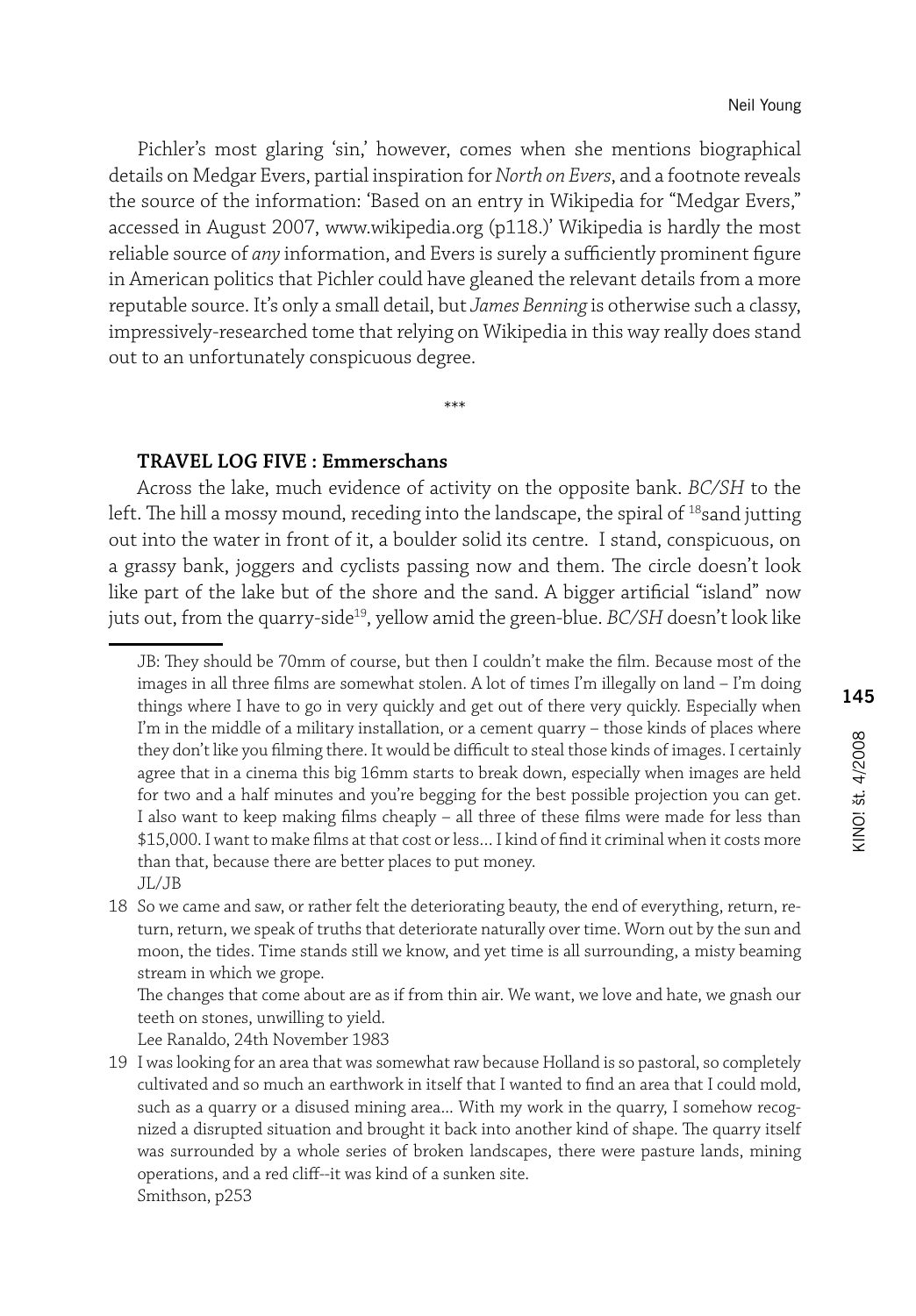much from this distance, and could have been missed by a casual passer-by. I suspect this vantage-point has been created by previous visitors. Distant voices, rocksplash, but no sign of activity on the far bank. A scooter passes.

 The sand-*Circle* is rough, as if worn in place by working earthmovers. The hill resembles some kind of Saxon burial mound. It's as if the *Hill* is crumbling down the slope into the spiral... Or, alternatively, it could be seen as a huge slug-like organism, recently emerged from the water, a pioneering amphibian, frozen in place, leaving its *'spoor*' (Dutch word!) It's somehow H P Lovecraftian, squat monument to Cthulhu... and is it riven, a deep gouge or wound down one flank?

It's 20:40 and, emboldened by sudden silence, I stand for a better view. In front of me, striated yellow clayey cliffs slope quickly down to the eerie white-green water. It's a big lake, and there are numerous incursions into the landscape, Smithson's dwarfed by the quarry-activity on the eastern shore. I hear a dog-walker shout for their errant dog... "Sheba" it sounds like. Or is it "Shiva," goddess of destruction?

I recall Smithson's fascination with entropic forces, with mutability - the way the *Spiral Jetty* alters, vanishes, reappears in *casting a glance*. The lake here is much less dramatic, the *Broken Circle* pretty much intact, no danger of disappearing just yet. But the *Spiral Hill* has a more transient feel: once stark and dark against the surrounding greenery, now overgrown, a mossy hump of amphibian/Lovecraftian amorphousness.

\*\*\*

#### **ch10. Dick Hebdige's** *Reeling In Utah: The Travel Log Trilogy*

*Reeling in Utah* is the only section of *James Benning* that has been previously published (in *Afterall* magazine, which came out in late 2003) and it chronicles a five day location-scouting road-trip undertaken by its author and Benning - who is mainly here referred to as 'JB', accidentally prefiguring his 2007 film *RR,* aka *Rail Road*<sup>20</sup>.

Although studded with vital 'Benningisms' (including the passage about "built-in limitations" which I quoted at the start of the piece), I've always thought that there's something arch, self-regarding and slightly contrived about Hebdige's abbreviationhappy jottings ("I buy 2 bottles of red wine in a liquor store before we head 50mi N on the 70, crossing into Utah W of St George before veering E 5mi N of Central

<sup>20</sup> Shots may be very brief ... or punishingly long - indeed, the film itself is all about *duration*, an irresistibly big, blunt, unadorned, uncompromising monolith of an artwork which unfolds majestically, relentlessly, indifferently, elusively as we watch. It's a tightly-constructed exploration of space, time, colour and movement: the mechanisms of cinema reduced to their barest essentials. A journey into linearity and direction, set to the soothing, soporific rumble of wagon wheels on metal tracks.

JL, http://www.jigsawlounge.co.uk/film/content/view/765/1/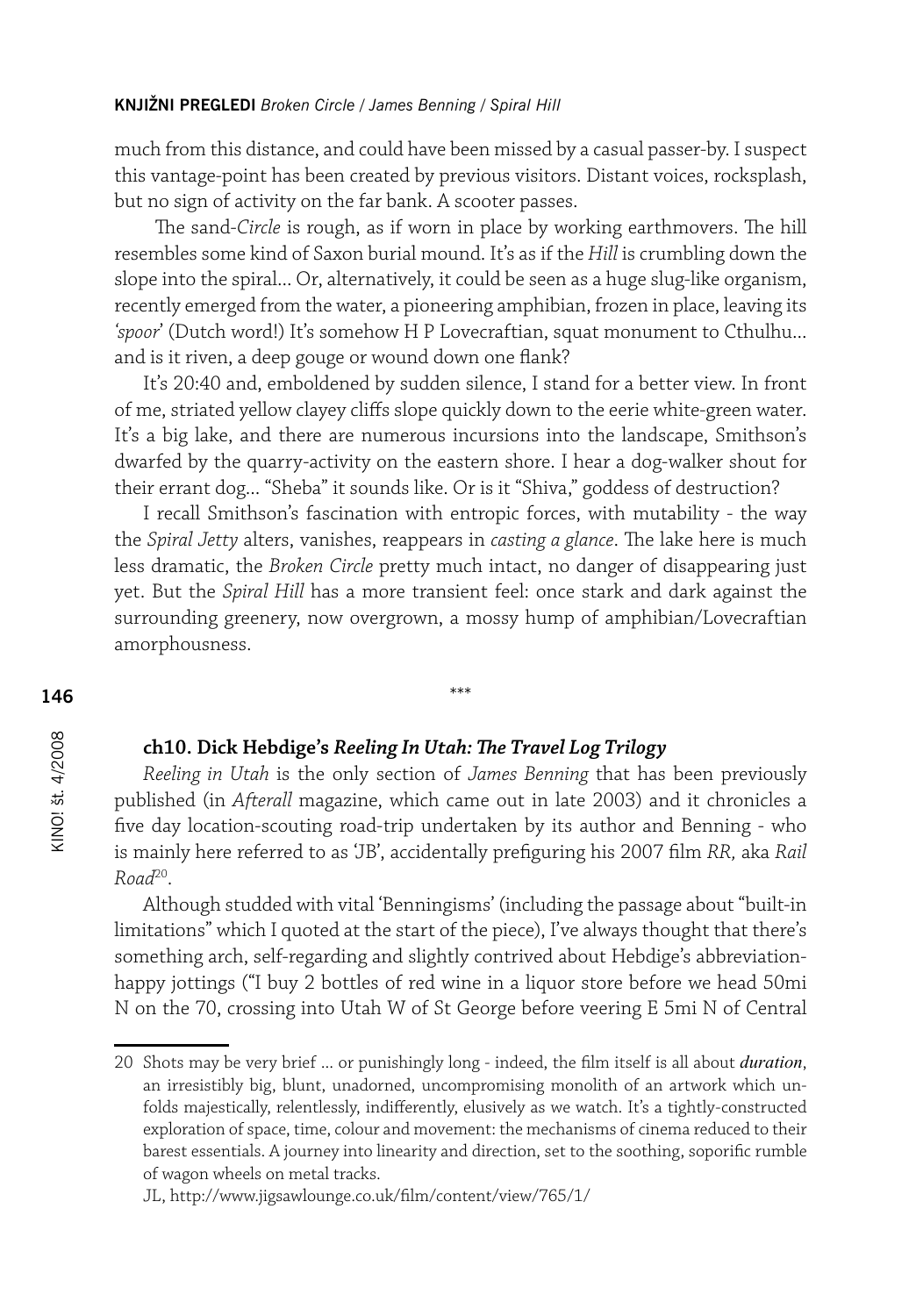where we stop at the Mountain Meadows massacre site..." [p131].)

Admittedly, Hebdige's "take" on Benning and his work-practices is inevitably rather more up-close than any of the book's other contributors - and 'JB' does open up in informative style once he's on the road, making *Reeling In Utah* an unofficial companion-piece to Reinhard Wulf's documentary *Circling the Image* (also 2003).

But Hebdige's writer-as-fan enthusiasm sometimes gets the better of him, and his entertainingly discursive "log" frequently tips over into Hunter S Thompson 'gonzo' reportage - alongside off-puttingly 'cute' touches such as the movie-style closing "credits" which rather cheekily elevate Hebdige to the level of creative collaborator on a Benning 'project' ("Directed by....James Benning / Written by....Dick Hebdige".)

\*\*\*

# **ch 11. Amanda Yates's** *Looking and Listening*

After Hebdige's mini-memoir, another subjective chapter in which Benning features as much as a personality as a film-maker. *Looking and Listening* - which for me is perhaps the most dispensible of the sections - is written by one of Benning's former students at CalArts (a.k.a. the California Institute for the Arts, where Benning has taught since 1977) and describes the class which provides the essay with its title.

In an attempt to widen his charges' range of perception, Benning takes them out into the forest (where they encounter "a park ranger with big German Shepard [sic] and a rifle" [p161]), or up a hill, or into unlikely corners of Los Angeles, where they are encouraged to simply absorb the world around them. According to Yates, this process can yield mystical results: "Just quietly observing, something magical happens. When the clouds of our psyches lift, our internal monologues fade into silence, and our focus expands to accommodate the world, reality appears in all its glory, its strife, its majesty, story upon story and world upon world into the infinite." (p164)

While several of the chapters are clearly written from a position of critical enthusiasm for Benning's work, *Looking and Listening* reads more like an adoring testimonial for a man who comes across as more new-age guru than politicallyengaged artist. Some of his methods sound, shall we say, a little questionable, as when the group are sent to Skid Row - "James told us that part of him felt guilty every time he did this portion of the class. Guilty for sending the art students from the elite art school down to gawk at the poor as part of a class field trip" (p163) but Yates' text is too much of a celebration to ponder alternative viewpoints. As elsewhere in *James Benning*, a little more grit in the oyster might well have yielded bigger pearls.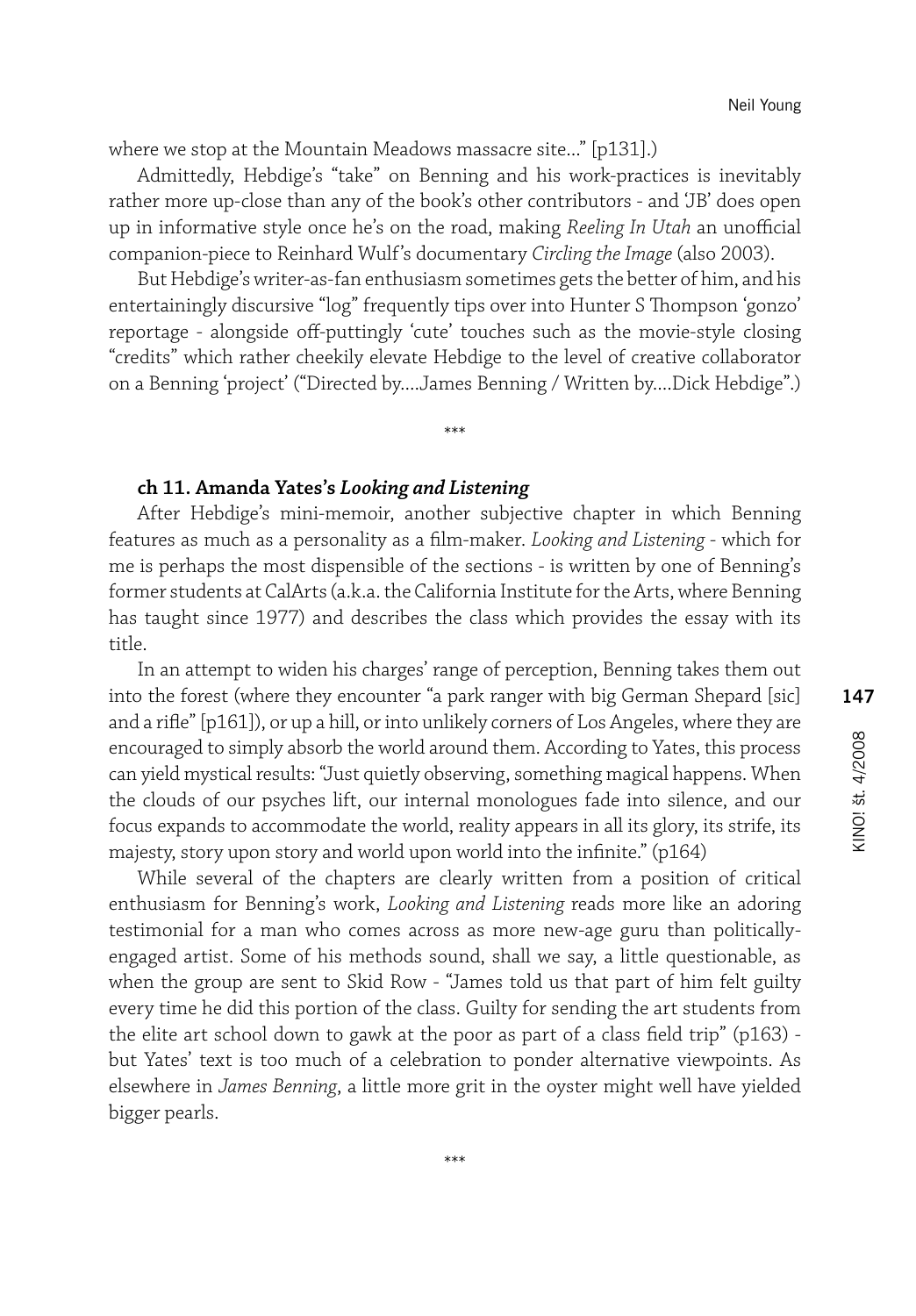#### **TRAVEL LOG SIX : Emmen, Wednesday 1.04am**

Back at the Tulip, long after midnight, showered and dried<sup>21</sup>, *James Benning* placed on top of *Das Neue Testament*, on the bedside table. The book's pale green cover reminds me of the waters of the quarry lake - a nice contrast with the half-bible's vexed-tomato red leather. On the cover, Benning's portrait in monochrome, one eye visible and fully open, mine closing after rather a heavy day. I followed Parochieweg to a junction, turned right, found myself walking down another road. To my left: the forest behind *Spiral Hill*. Another gap in the fence, through which I chanced stumbled through undergrowth and nettles, rough branches scraping my bare legs.

Stumbling semi-blind until the forest cleared and I found myself on the hill's shoulder -- the sculpture feeling somehow, overwhelmingly, organic. I lingered for just a few moments then, feeling like a conspicuous trespasser, feeling distant eyes picking me out, darted back to the safety of the road. Along, then down the length of Emmerhoutsraat to a bus-stop in front of a (closed) Chinese restaurant, but the scheduled bus failed to appear.

Not wanting to walk all the way back, I phoned a taxi - which eventually came after a half-hour wait. Famished, I ate well at an amiable Turkish restaurant, the only eaterie open in the city centre. Leaving, I saw a large, exotic beetle on the restaurant's rug, which I picked up and warily carried across to the nearest tree, all the while fearing a sudden bite (perhaps it "escaped" from the zoo?).

At midnight, I sat out on the hotel-room balcony, listening to the gentle thwack of moth upon lightbulb, pondering *BC/SH*'s inaccessibility. I'd been warned that it wasn't open to the general public, and that visits had to be arranged by calling a certain number. I demurred, reasoning that Benning never sought permission<sup>22</sup> for *his* "site visits", and that L.Ranaldo<sup>23</sup> had ignored a "buncha noes" on his nocturnal missions. But

- 21 Mr Bloom inserted his nose. Hm. Into the. Hm. Opening of his waistcoat. Almonds or. No. Lemons it is. Ah, no, that's the soap. *Ulysses*, p375
- 22 JB: I lived in Milwaukee for the first 18 years of my life, then I moved every year for 20 years. I lived in Oklahoma, Missouri, Illinois, southern California, upstate New York, back to Wisconsin and away again.

NY: A deliberate strategy?

JB: Some of it was, some of it was things blowing in the wind, and going towards desires and away from rainstorms… but it was very valuable because it gave me lots of experience in different places. I lived in a hunting cabin for a year in the Adirondack Mountains, and I lived on a cattle farm in Missouri for a year… followed the migrant stream, worked with migrant workers for a year… lived in a black-white ghetto doing neighbourhood organising. It politicised me, my travels.

JL/JB

23 went to emmen today, way home from groningen in holland north, dragged them all down the same dirt road to see it again. it was so fast i barely remember it. the sky was clouded over, just after the rain, a nice pale blanket. the water was a lovely green as though mixed with white. such an odd color. the day clearing up (from rain) just before we arrived--i took it as a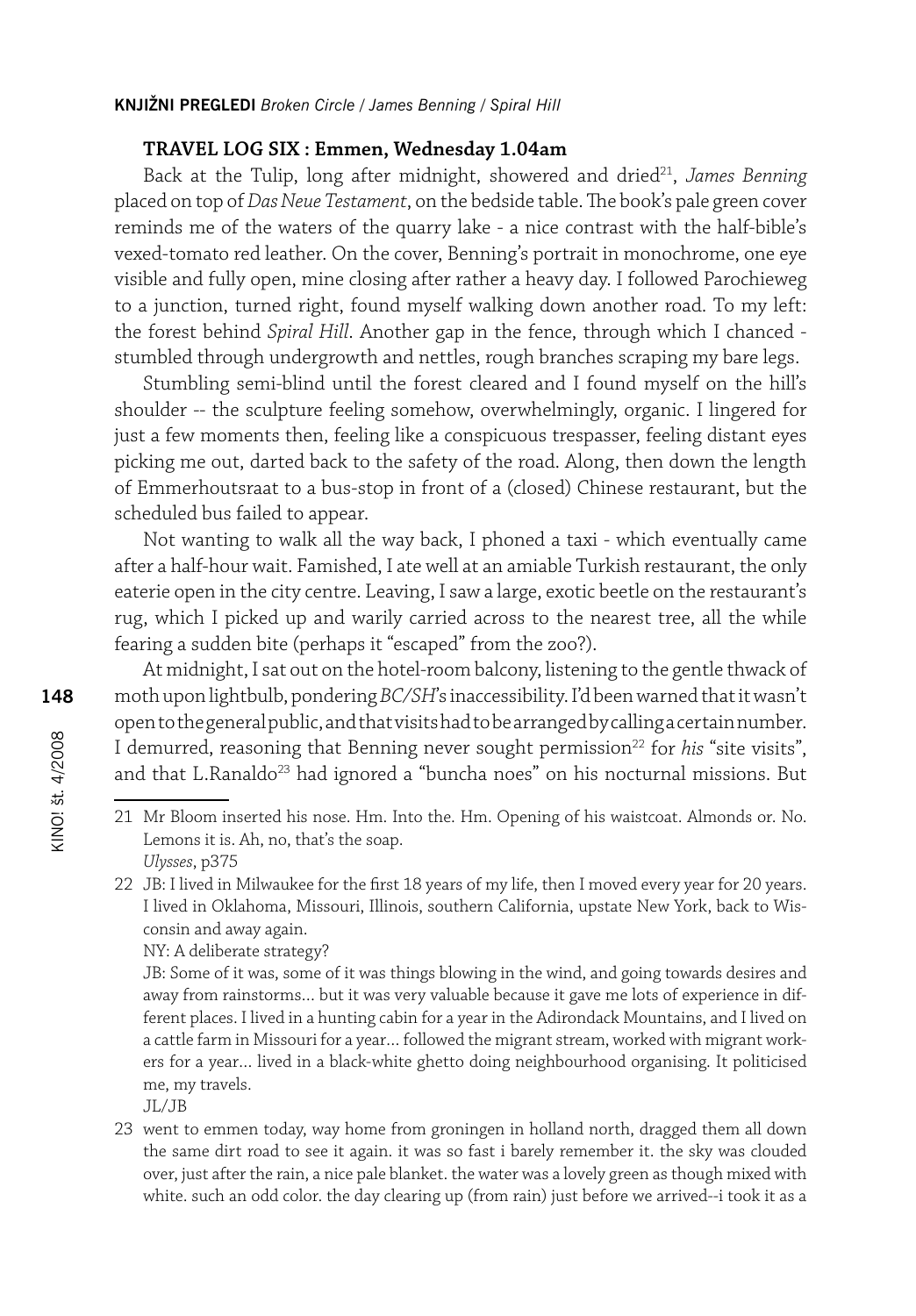having made one "unofficial" visit to *BC/SH*, I now realised that a second, "official" visit was in order. I fumed at the sculptures' inaccessibility - or was that part of Smithson's point?

\*\*\*

#### **ch 12. Claudia Slanar's** *Landscape, History and Romantic Allusions.*

*El Valley Centro* (1999) to *RR* (2007)

In terms of direct personal knowledge of Benning's work, ch.12 is effectively where I join the debate. Covering *The California Trilogy*<sup>24</sup> up to *RR*, Slanar's second and final contribution provides a close and persuasive reading of Benning's most recent works - including *Sogobi*, the Benning film with which I myself have had the most trouble.

Unfortunately Slanar shares with her co-editor Barbara Pichler an unnecessary reliance upon a certain internet-based 'free encyclopaedia' of notorious unreliability - her description of Smithson's *Spiral Jetty* is based "on an entry ... in Wikipedia, accessed in August 2007" (p177), while it's a minor but careless detail to leave the month of Smithson's demise ("july 1973") uncapitalised.

Translated by Renée von Paschen and Eve Heller, *Landscape, History and Romantic Allusions*, like Pichler's *Into the Great Wide Open*, thematically overlaps with Julie Ault's superb *Using the Earth as a Map of Himself,* and the comparison isn't, on balance, to Slanar's advantage. On the plus side, her selection of illustrations is particularly judicious and helpful, especially the water-level charts from the Great Salt Lake which Benning used when planning *casting a glance*.

It's here that we also encounter the origin of the latter masterpiece's (carefully uncapitalised) title: Smithson's quote "A great artist can make art simply by casting a glance," which leads in to Benning's interpretation of "Smithson's philosophy beyond *Spiral Jetty*. Smithson conceived of history as a non-linear space in which different layers of time are interwoven." (p178)

sign of something. anyway, i saw it. climbed through the gate which read (i think, in dutch) »keep out« --i don't know why-- climbed through and under the barbed wire into the adjacent cow pasture, for a better photo view.

Lee Ranaldo, Mar/Apr 1985

<sup>24</sup> Benning has been one of American leading avant-garde film-makers for over 20 years, but remains barely known by the wider cinemagoing public, especially abroad – partly because he doesn't allow his works to be available on video. And while *Los* is no-one's idea of 'commercial' film-making, Benning's low profile is an indictment of the timid policies of our supposedly adventurous arthouses: this is much too fascinating a *use* of film for it to be relegated to art galleries... In terms of an artist *using* cinema to express himself, it dwarfs almost all this year's 'conventional' releases: if *any* film of 2001 can possibly change the way its audiences think about and view their world, it's James Benning's mysterious, majestic, magical *Los*. JL, http://www.jigsawlounge.co.uk/film/los.html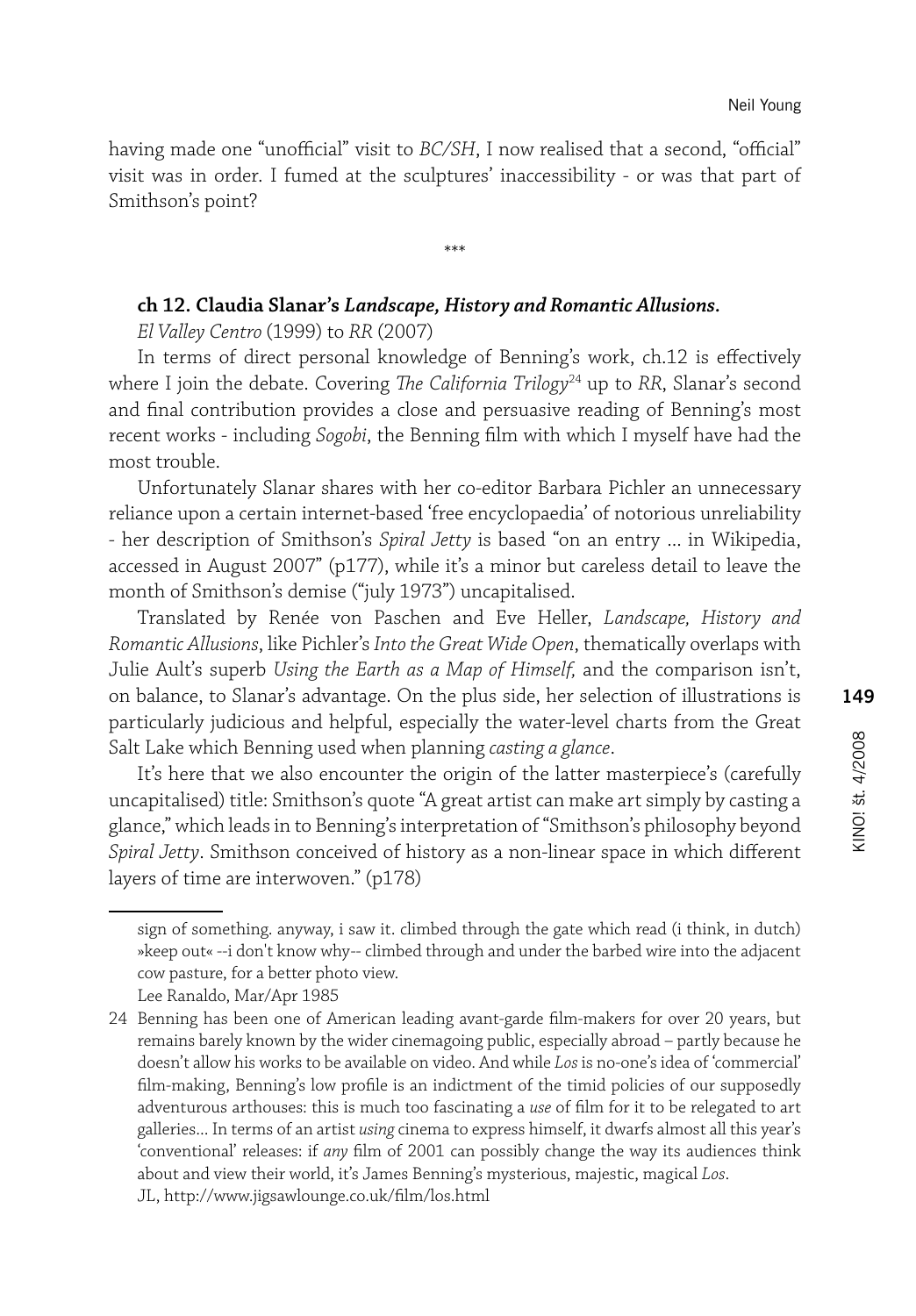# **ch13. Volker Pantenburg's** *Encyclopedia Americana. James Benning: Times, Places, Perceptions.*

*James Benning* has many virtues, but too seldom do its contributors directly compare and contrast the film-maker with his peers and predecessors - and there's virtually nothing about the work by the many film-makers whom Benning has influenced, either directly or indirectly. Volker Pantenburg commendably bucks this trend, by juxtaposing Benning with Frederick Wiseman - the latter's approach being to "[characterize] the USA in terms of its institutions, his point of departure being the places and social situations in which the individual is confronted by societal regulations and procedures." (p181)

Pantenburg goes on to locate Benning within various traditions of North American non-mainstream cinema25, from Maya Deren (whose *Meshes of the Afternoon* Benning regards as a particularly seminal part of his development into a filmmaker) to Hollis Frampton and Michael Snow, paying particular attention to the "structuralist" elements which inform Benning's output. Like Ault in her chapter, Pantenburg is also able to incorporate what Robert Warshow called "the immediate experience" - the way Benning's films are received in the real world, which in practical terms (because of Benning's own stipulations) means the film-festival circuit: "the 'proper' location for Benning's works is the same as for the films of Maya Deren or Hollis Frampton: the movie theater with its capacity to project 16mm film and, above all, its clear indication of when a film starts and when it ends." (p184) "One can ... watch the films in a packed theater with a randomly gathered festival audience that has no direct connection to the films and often reacts impatiently to long takes<sup>26</sup>."

address issues I think need addressing so many times the way they're made is so corrupt I almost want to change sides (laughs)… change my religion, you know… they're so dogmatic in their approach, so overly conventional, so conservative in their style, it somewhat contradicts its own message.

26 There *are* longueurs here and there, and *Ten Skies* perhaps isn't the best starting-point for a Benning newcomer. But you don't have to be an aficionado of avant-garde cinema to appreciate the merit of what is the liveliest and perhaps most thought-provoking sequence, in which the 'natural' clouds are obscured by the violently up-billowing smoke from an unseen chimney. These almost fill the screen at the start of the shot, but have subsided towards the end, allowing the 'real' sky behind to dominate the shot: it doesn't seem too fanciful to discern an oblique comment on (or rather a visual metaphor depicting) man's transient, explosive tenure

<sup>25</sup> NY: Do you ever feel tempted to make a more conventional documentary on such subjects, or are you now firmly occupying a different kind of space? JB: I admire people who try to do things that will cause political change to better this world. I admire that, but at this point I'm much too selfish for that. I'm much more interested in making films that make me understand life more, and hopefully *that* changes things. In an indirect way. I think I can be more passionate that way. When I look at documentaries that

JL/JB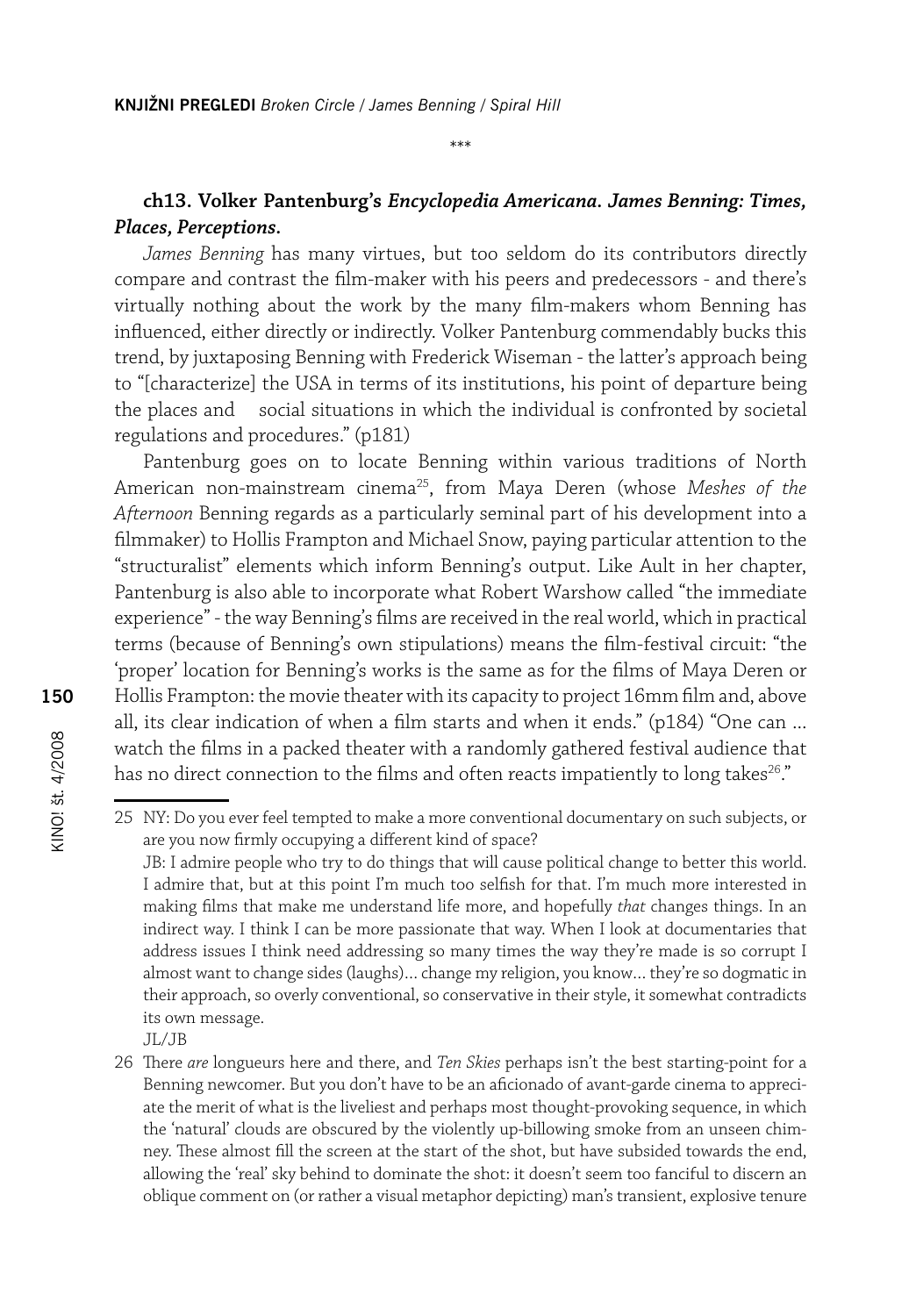Perhaps the most effective showcase of Heller's translation skills, Pantenburg's high-brow but characterful and approachable chapter is also itself quite appropriately "Benningistic" in the way it can simultaneously focus on the 'big picture' also allow us to see the smallest details within it. It's perhaps no accident that Pantenburg's contribution, like Ault's, scores by being allowed to range relatively widely across decades - or that both have written only one section apiece. Where Slanar and Pichler's chapters represent a dutiful chronological tour, these 'guests' make the most of their relative freedom, delivering personal responses within a single, selfcontained, economic "frame."

\*\*\*

#### **TRAVEL LOG SEVEN : Emmen, Wednesday 10.55am**

Awake at various points before rising at 0930, breakfast in near-deserted, muzak-piped Zaal 1. Scanned the "local" (i.e. north-Netherlands) paper and found the *bioscoop* listings for the local Kino: *Street Kings, 27 Dresses, Meet the Spartans, Iron Man*27. I called the Smithson number, and have arranged an "official" visit to *BC/ SH* for 12 noon. I have to get to no138 Emmerhoutstraat. I'll likely taxi to the bus stop and walk from there. Arranging a 'proper' visit does still seem un-Benning-like and non-Ranaldo-esque<sup>28</sup> but it seems to be the only way I can get a proper look at Smithson's sculpture. And Benning is always on about the importance of properly "looking and listening". Eleven o'clock: checkout time at the Tulip. Telltale scratches on my bare legs; sun glinting off shiny brown tiles of opposite house. Umm... does Cannes start today?

Smithson, p258

Lee Ranaldo, Mar/Apr 1985

on earth.

JL, http://www.jigsawlounge.co.uk/film/content/view/442/1/

<sup>27</sup> My original intention was to move the boulder outside the circumference of *Broken Circle*. I was told that only the Dutch Army could do such a thing. The reason why the boulder was there in the first place was accidental. A blunt peninsula of sand extended into the water directly in front of the boulder. It was the only place in the quarry where the circumference could be integrated. The sand flats were to be a field opening up into a range of vacancy, a site unburdened by any middle point. But then, by an unforeseen chance, I was trapped in Emmen with a monstrous point to contend with.

<sup>28</sup> what else about the smithson piece? in the sleepy ville of emmen, which seems to maintain the piece in one breath, and to be unaware of its existence in the next. on our first visit in november 83 no one seemed to know of it at all... all that remained unchanged was the central boulder, and that, which smithson had disliked to begin with, has become the single most immutable facet of the piece. maybe that's the very reason he disliked it--its central focus and its resistance to erosion, to time. but i suppose at some point it too will shudder and tumble into the quarry lake.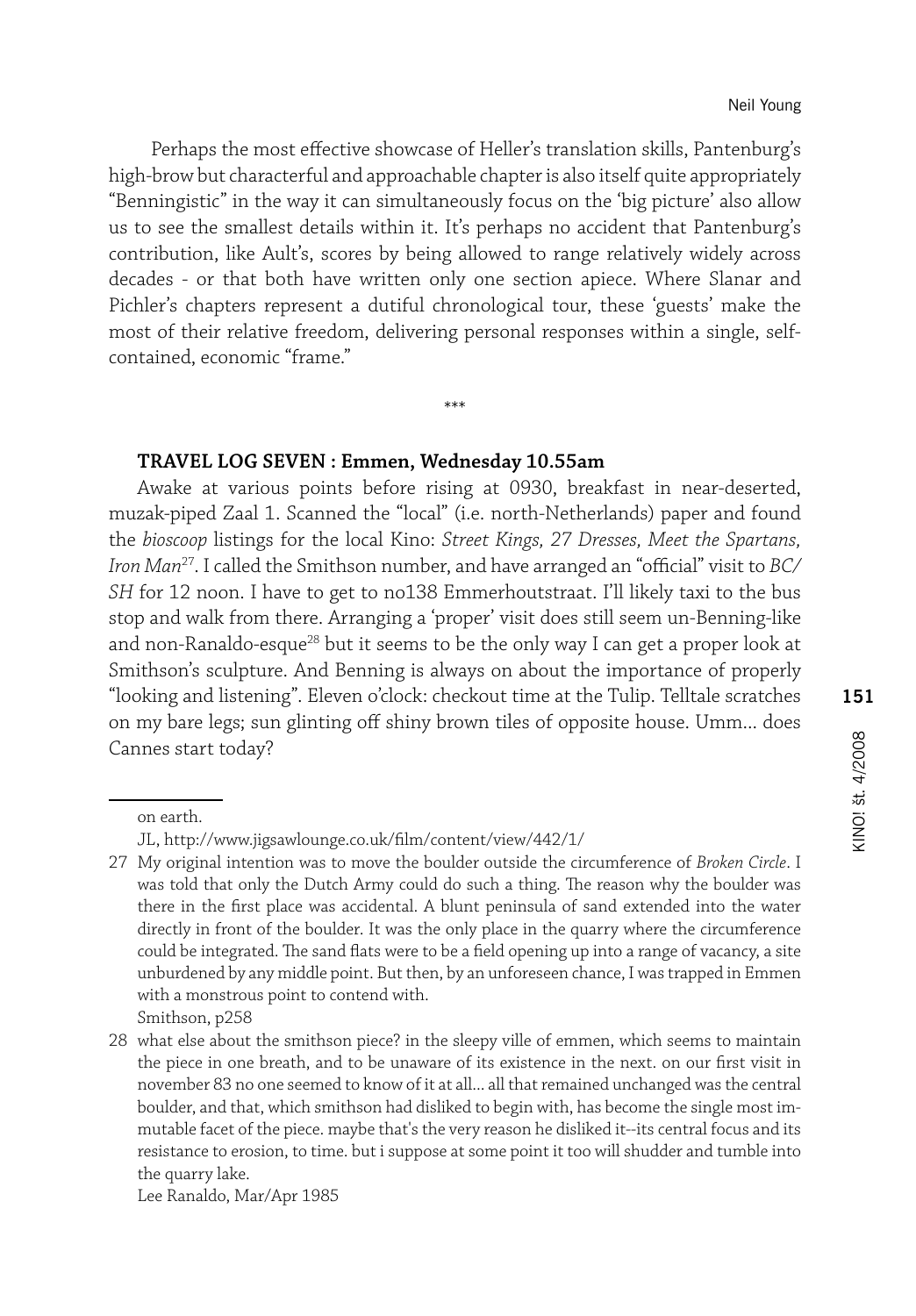# **ch14. Nils Plath's** *On Future Arrivals of Container Drivers. Five Brief Comments on One Image from James Benning's 'California Trilogy', expanded.*

\*\*\*

Given the choice to watch any current director's films, I would choose Benning. Given the chance to listen to any current band, I would choose The Fall. Imagine my delight, then, when I realised that Nils Plath's chapter on Benning took as its partial inspiration a song by The Fall - 1980's 'The Container Drivers' from the album *Grotesque (After the Gramme).* Or rather, as the book's footnote rather sloppily renders the details, 'Container Drivers' from the album *Grotesques (After the Gramme).* 

My delight evaporated somewhat when I started reading the essay itself - of all the contributions, this one feels the most squarely oriented at an academic readership. Tying together a wide range of cultural, historical, sociological and artistic referencepoints in support of a thesis which I must admit, after three careful readings, I'm still not entirely able to comprehend, Plath - via translator Allison Plath-Moseley - touches *relatively* lightly on Benning's work, spending at least as much time discussing Karl Marx and Jacques Derrida.

I can see the merit in such an approach, and it will no doubt provide ample food for discussion among future Benning scholars - who will, it scarcely needs pointing out, regard *James Benning* as an invaluable resource-cum-godsend. But it left me somewhat cold... Maybe there's simply more of a gulf between JB and 'MES' (The Fall's Mark E Smith) than I'd like to pretend.

# **ch15. Scott MacDonald's** *James Benning's* **13 LAKES** *and* **TEN SKIES,** *and the Culture of Distraction.*

\*\*\*

Although concentrating on two specific films, MacDonald's essay also projects forward into Benning's immediate future: "When I finish *casting a glance*... I plan to buy a DVD camera and start a new career. No more 16mm filmmaking: the lab work is too stressful, and projection is getting worse than terrible. I'm going to make small DVD works and only show them to friends" (p218) - this from an 'email to the author 4/4/07.'

It's interesting how often the chapters in *James Benning* rely on this kind of direct communication between critic and subject - one of the chapters, as already noted, is based entirely on a conversation that took place in a pub! I myself have had the occasional e-mail exchange with 'JB' - including, most memorably, a rather withering response to my cooler-than-lukewarm review of *Sogobi*, pointing out, with pedagogical patience, exactly what I had overlooked and/or misinterpreted.

MacDonald's piece - the last 'analytical' chapter before two more fanciful and discursive sections - links together the five extended-shot movies from 1999 to 2004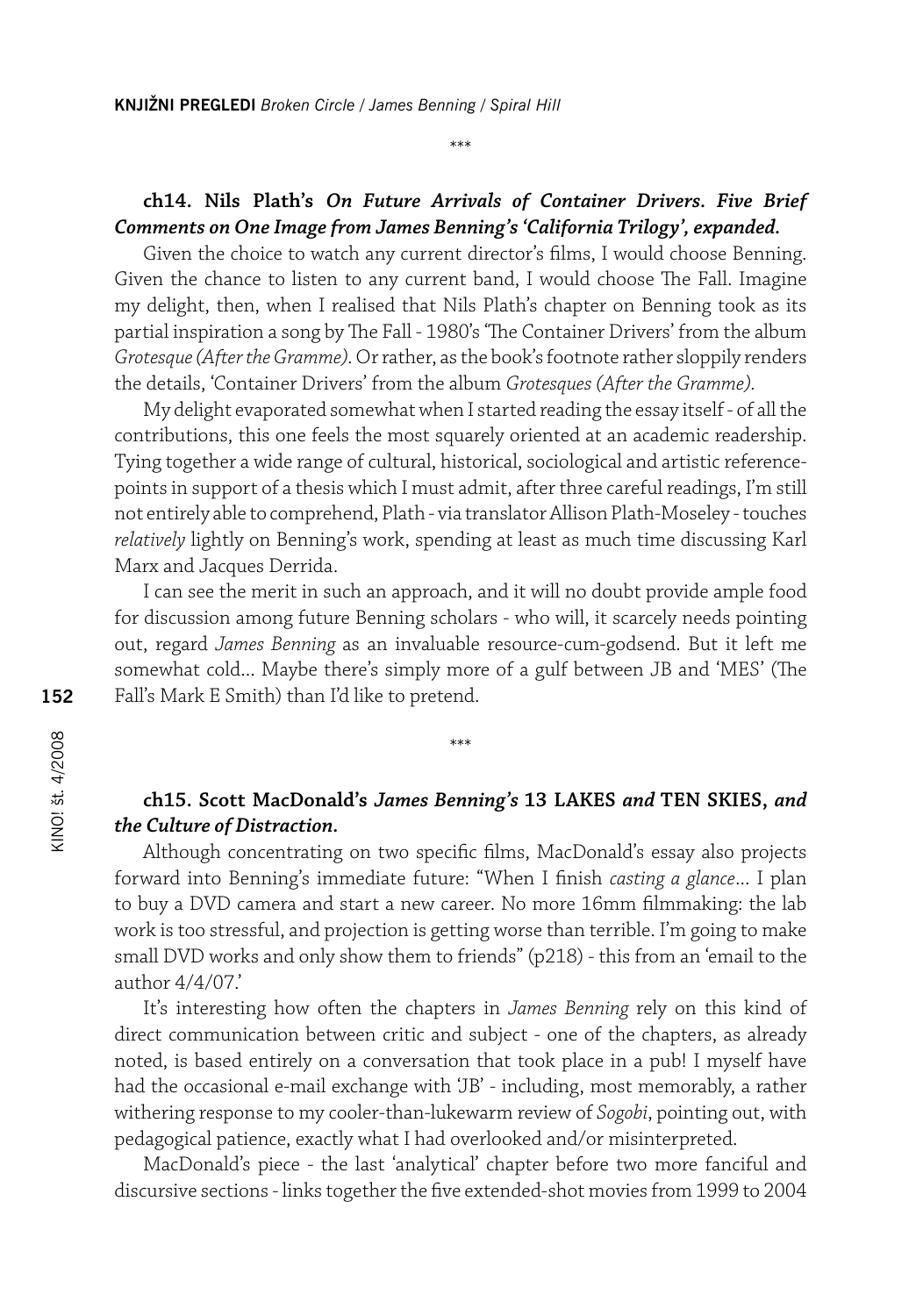(*The California Trilogy* plus *Lakes* and *Skies*), which he views as a series of "challenges" - "*on a continuous, unrelieved sequence*. [emphasis his] Benning's separation of each of the shots from the next by a moment of darkness (a bit over eight seconds long) further retards the velocity of both films..." (p223) McDonald then assesses a crucial element of Benning's work, which we may label the 'walk-out' factor. It's also a factor in the disparity between the passion Benning initiates seem to quickly develop for the films, and the relatively low profile Benning enjoys, even among many cultured worldwide cineastes.

While less of a patience-test than, say, the multi-hour extravaganzas of Lav Diaz or Yang Fudong, Benning's films are, in a word, somewhat difficult<sup>29</sup>. As MacDonald puts it, "for first-time viewers, the films tend to require, early on, some decisionmaking. During my first experience of each film--and I am sure my experience is relatively usual--the relentlessness of Benning's durational strategy seemed a bit frightening, in a manner that reminds me of my experience of many horror films.

"In a horror film that gives every evidence of being truly scary, viewers must, at some point early in the screening, make a decision to endure whatever the film is about to send their way..." He then compares this with the experience of discovering Benning via either *13 Lakes* or *Ten Skies*: "By the second or third shot of either film, it has become clear... [that] almost nothing will be happening. Once this realization has come, viewers must decide either to leave the theater or accede to Benning's durational challenge." (p224)

In an ideal world, of course - where a selection of Benning's films would be shown in every major city on a monthly basis, via pristine 16mm prints through faultless 16mm projectors - audiences would be sufficiently *au fait* with Benning's "strategy" beforehand that there wouldn't be any walk-outs at all. However, I can attest from personal experience - a public screening of *13 Lakes* at the prestigious, relatively highbrow IFF Rotterdam of 2005, that, partly thanks to what MacDonald calls the "culture of distraction", Benning's work can strike even members of a theoretically 'self-selecting' festival audience as laughably pretentious, unbearably punishing and intolerably austere<sup>30</sup>.

<sup>29</sup> By largely removing man from the picture, Benning ends up with a film which is political only in the most frustratingly oblique way – *Sogobi* would only really make sense when shown straight after its companion pieces. You certainly wouldn't show it to any newcomer asking to be convinced that Benning deserves front rank among American film-makers: it's such an exercise in tedium that even the most hard-core devotees may find themselves glancing at their watch and heretically toying with the prospect of walking out. Corporate America is Benning's bete noir, but *Sogobi* proves he needs it much more than he perhaps suspects: everybody knows that 'Hamlet' without the Prince is a bad idea, but the absence of Claudius is, it turns out, even worse.

JL, http://www.jigsawlounge.co.uk/film/sogobi.html

<sup>30</sup> NY: Has being from Wisconsin made a specific impact on you as an artist?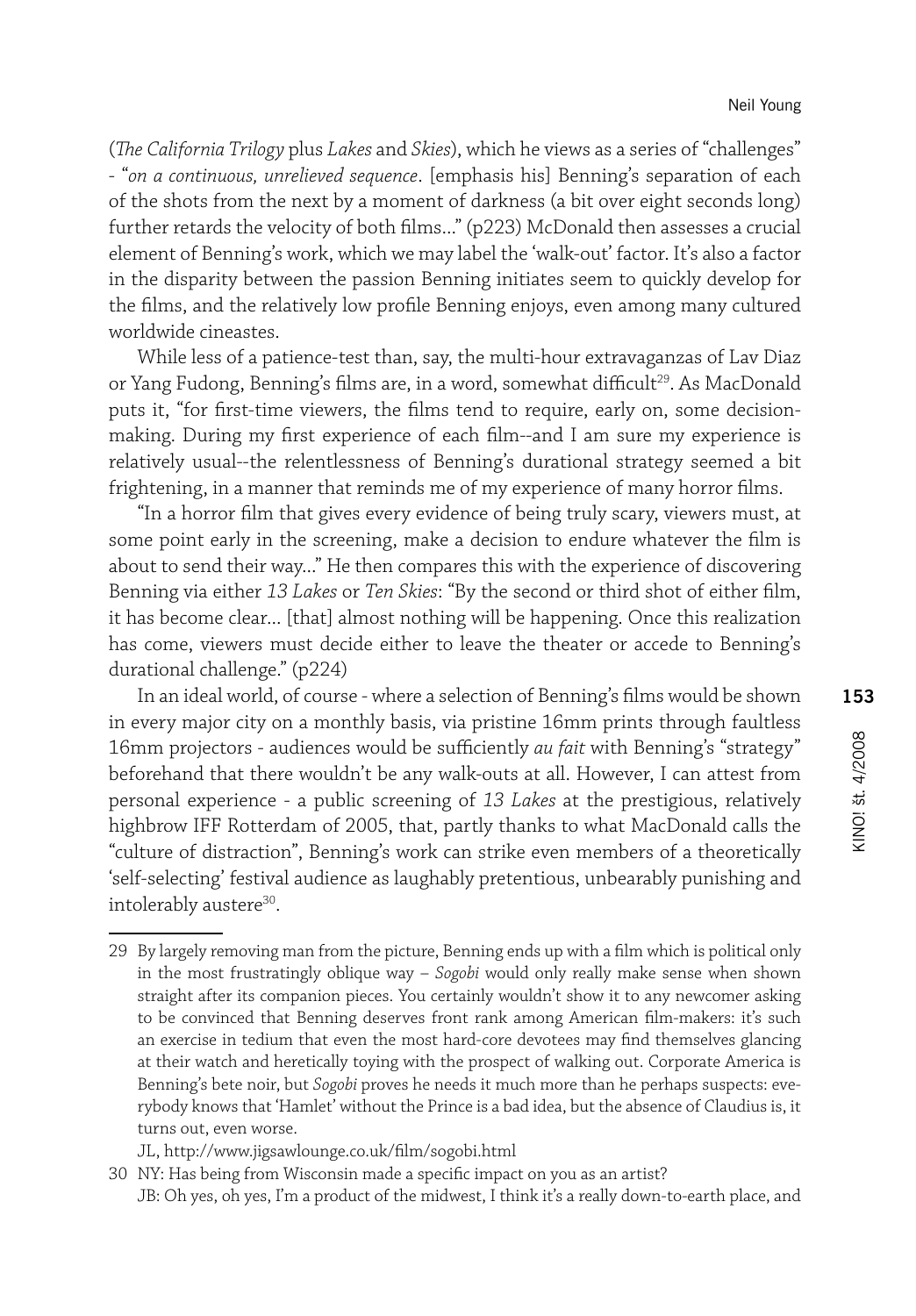It's an uncomfortable, inconvenient truth for we aficionados, which is too rarely acknowledged within the volume under 'review' - but the further Benning's profile rises, and *James Benning* can only assist that process, the more accepting audiences will perhaps become. A sign of optimism: when I programmed *casting a glance* at Bradford this year, all 36 patrons stayed in their seats till the very end, despite truly horrendous projection issues that delayed the start for over half an hour. Then again, I *did* carefully explain in my introduction exactly what the film consisted of - if memory serves, the Rotterdam screening came on "cold", without any preparatory statement, so perhaps it *is* just the old case of 'forewarned is forearmed'...

\*\*\*

# **TRAVEL LOG EIGHT : Ten Cate to Emmerschans**

11:30 Thursday and another taxi-ride, this time in the daylight, from Ten Cate to Emmerschans. I ask the driver to deposit me at the bus-stop where I waited the night before, near the 'Wok Palace' restaurant (closed till 4pm). At the bus-stop the previous evening I'd noticed a rather large spider lurking in a corner between by two pieces of metal, hanging in a ragged-looking web bearing many seed-heads. Now the web has been woven again, fresh for the new day, and I can see the spider's legs poking out from behind the metal. I find some leaves of grass, slice off the tips with a fingernail and gently throw them into the web.

As I'd hoped, the spider emerges, quickly binds them together, and retreats he's clearly something of a pro<sup>31</sup>. As I watch, a large red van turns the corner from Emmerhoutraat into De Boslaan, and passes - on the side, I see the logo of the firm which owns the quarry along the street, and I realise that the stylised dot and half-spiral represent *BC/SH* itself. The lorry thunders past, vaguely sinister, stirring movie-memories of *Quatermass II* and *Hell Drivers*, nefarious cargo being transported through the Home Counties countryside. I leave the spider to his business, and, the hot sun nearly directly overhead as noon approaches, start walking down Emmerhoutstraat, for my "official" visit.

I learned to be pretty straightforward from being there. I try to be pretty direct – I think my films are pretty direct because of that. They don't try to be purposely complicated. I think they're complicated, but I don't try to make them… oblique. JL/JB

<sup>31</sup> (*He points to the south, then to the east. A cake of clean lemon soap arises, diffusing light and perfume.*)

THE SOAP We're a capital couple are Bloom and I; He brightens the earth, I polish the sky. *Ulysses*, p440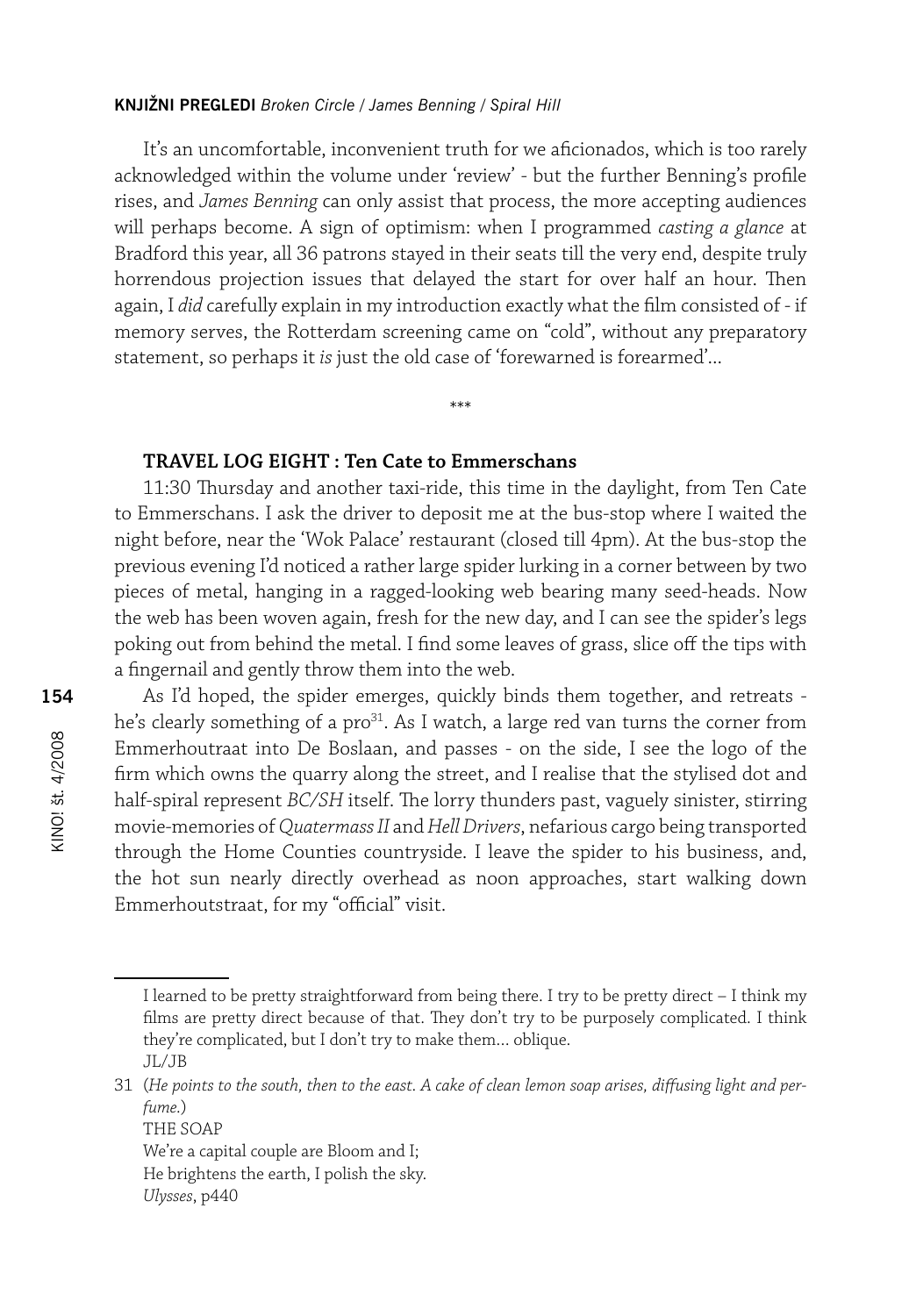Neil Young



zand grint transport machineverhuur grondwerken

# **ZAND-EN EXPLOITATIE-MIJ. EMMEN B.V.** Emmerhoutstraat 150 Emmen Tel. 0591-623037 Fax 0591-626324

\*\*\*

# **ch16. Michael Pisaro's** *James Benning, musician*

*James Benning* is deliberately constructed as a gathering of disparate voices, providing a multiplicity of perspectives (albeit all fundamentally positive) upon Benning's work. This penultimate chapter approaches 'JB' from an unusual angle, as Pisaro - according to his bio - "is a composer and a member of the Wandelweiser Composers Ensemble. Concert length portraits [sic] of his music have been given in places all over the world." Audiences who mainly know Benning from his output over the past decade - and that's likely a considerable majority - may be surprised to find Benning being analysed in terms of his music, but even in his most recent works, there's invariably *some* kind of song<sup>32</sup> or music in there somewhere. The rendition of

<sup>32</sup> this year in contrast the piece was restored, everything back to some approximation of the original relationship. like a folk song it is rebuilt w slight alterations, the spirit remaining more important that specific boundaries. we saw it in wonderful cool diffused light-- rich pale greens and blue-greys. this piece reminds me of his PARTIALLY BURIED WOODSHED in many ways … it seems closer to that piece somehow than to the mirage of SPIRAL JETTY, which existed in its perfect state and then was suddenly gone, as though a figment. like the artist himself the Jetty went from full flower into memory, no intermediate stages, no slow fade of the kind built into the WOODSHED piece, or that which has taken place with BC/ SH.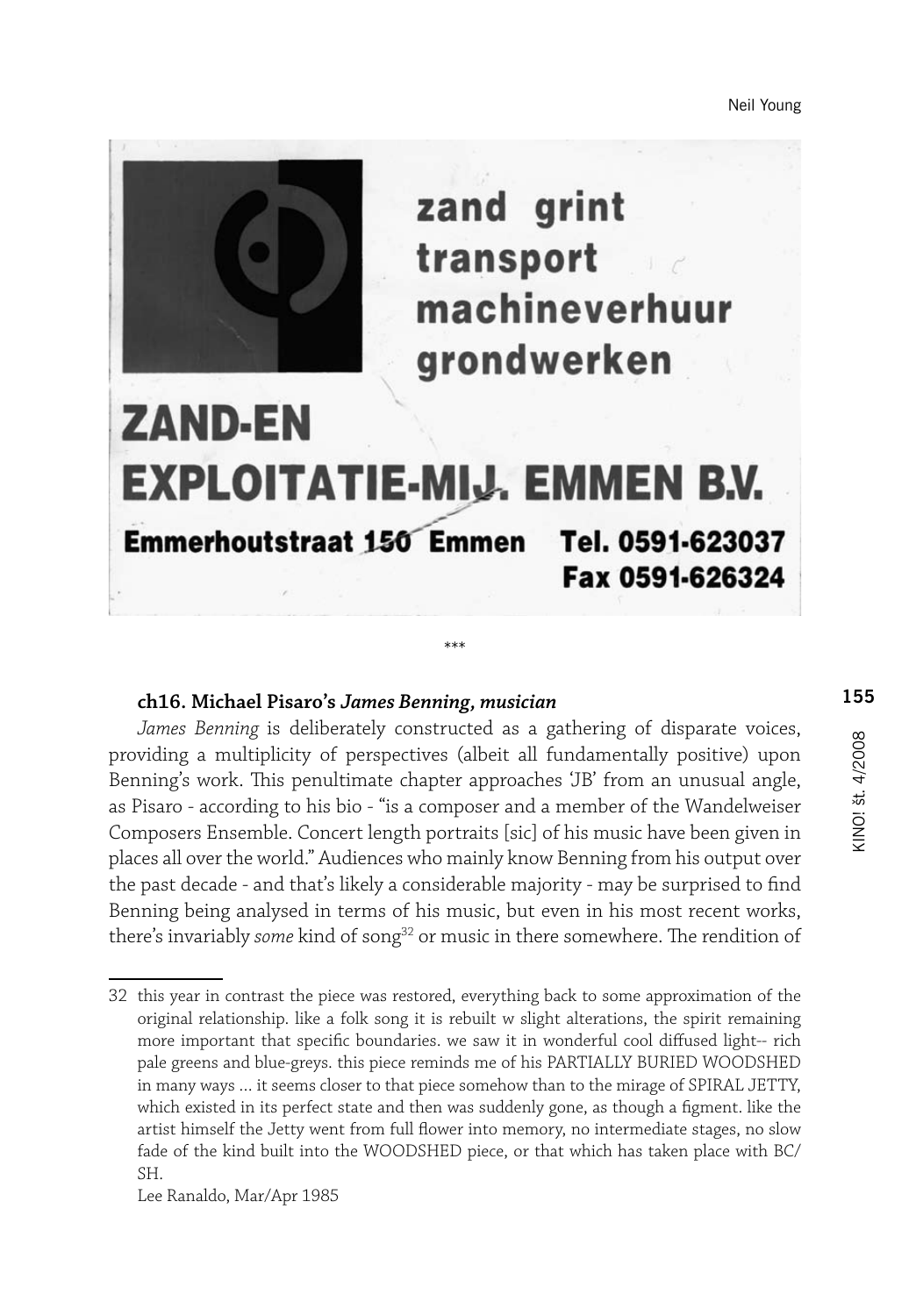"Love Hurts" in *casting a glance* - via a car-radio - is so quiet as to be barely audible, but for me it's arguably the highlight of the film (and not just because it indirectly reveals the artifice behind what's ostensibly a straightforward documentary chronicle.)

Pisaro responds to Benning as one artist to another, able - unusually in this collection - to look Benning squarely in the eye as a creative peer. He also happens to be pretty decent prose stylist, and this combines to provide numerous stimulating insights into Benning's work and its wider contexts:' We live in a world in which layers upon layers of things happen. (Worlds on top of worlds, worlds inside worlds.) We know this, but we are seldom made conscious of it. We need the discipline of the recording device, of the frame, and especially of the person recording, to make us reinvestigate what we are living in and through.' (p235)

 And, fascinatingly he turns on its head the usual viewer reaction to Benning's images - that they're slow, uneventful, allowing us to absorb every possible scrap of information before the camera moves on to its next subject: "In a Benning film an image is made to *last*. Moving at the normal rate of 24 frames per second, the individual image is trying to sustain itself, to prolong its existence by adding one tiny increment after another.

 "This can be viewed as being a very fast rate, since it so effectively convinces us of continuous motion; or it can be viewed as a very slow rate, because of everything it leaves out between the frames... There is a fundamental issue of continuity for all of the time-based arts. For a musician who occasionally works in digital media, the different between film's rate of 24 frames per second and, say, the 96,000 per second sampling rate of a modern digital sound recording seems numerically staggering." (p236)

At six pages, Pisaro's is among the shortest chapters, but it's also perhaps the most original, surprising and, page-for-page, rewarding. Indeed, one wonders if the editors should perhaps have approached other artists from different disciplines - a painter, sculptor, maybe a choreographer - to give *James Benning* even more variation and depth.

\*\*\*

#### **ch17. Allan Sekula's** *RR JB*

It's a matter of some debate among Benning scholars whether *RR* or *casting a glance* (both 2007) should be regarded as his "final" 16mm work: *casting a glance*  premiered first, but was completed later. Sekula - a photographer, documentarian, and lecturer at CalArts (in the Photography and Media program, as opposed to Benning's Film and Video) - concentrates mainly on *RR*, in which he describes Benning revisiting "the longstanding affinity between the cinema and the railroad, both of which are falsely rumored to be obsolete and irrelevant in today's world of instantaneous electronic communications.' (p239)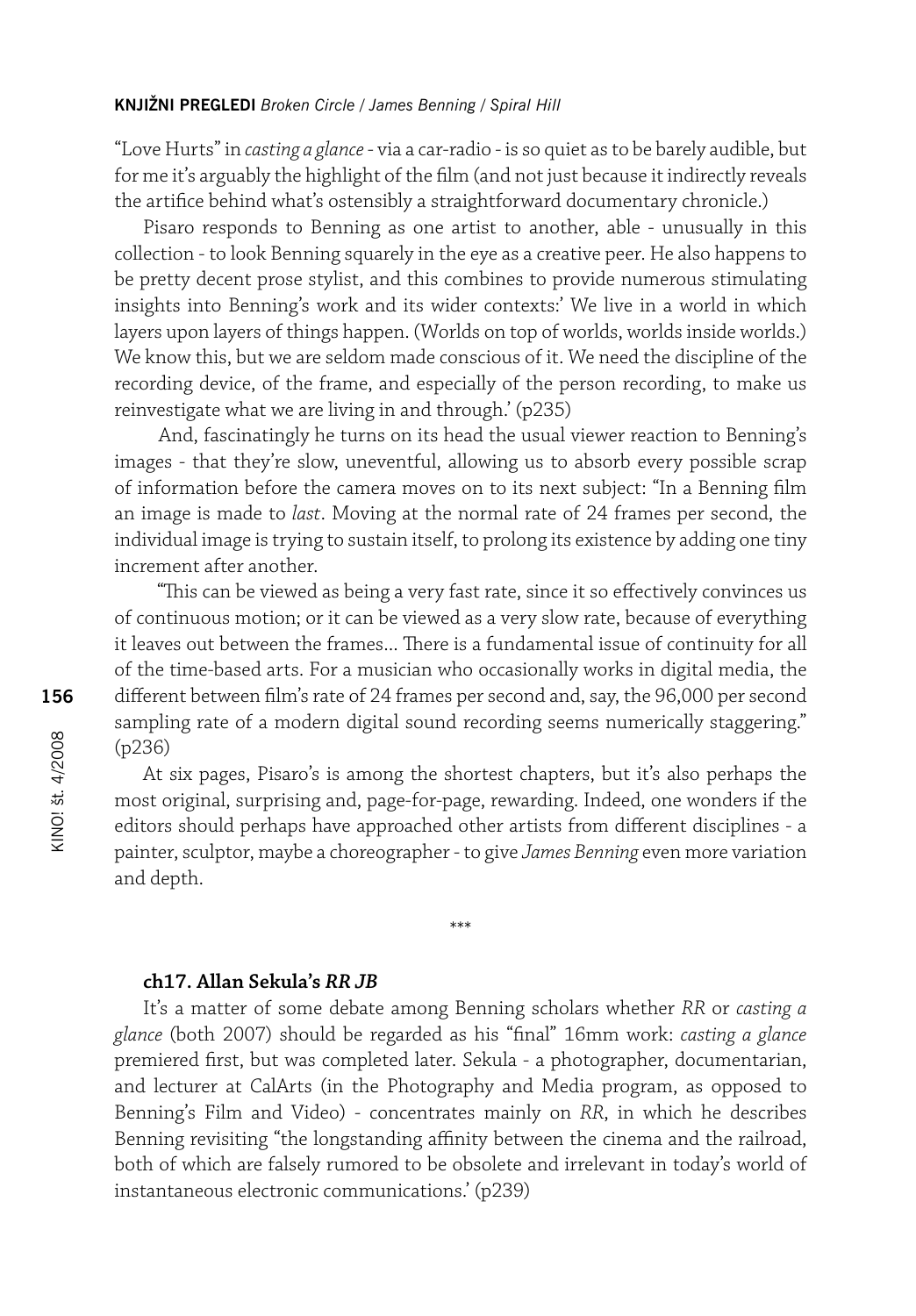In a short essay - a slightly anticlimactic ending to the main body of the book, from my perspective - Sekula also talks briefly about the replica of H D Thoreau's Walden Pond cabin which Benning has recently built in the Sierra Nevada mountains. The tone is chummily collegiate - a companion-piece to Amanda Yates' chapter, perhaps as Sekula mentions a photograph published in *Vogue* magazine (of all places) showing Benning swimming "naked in the CalArts pool... Why this photograph never became a recruiting poster for the school is a mystery yet to be explained."

\*\*\*

#### **TRAVEL LOG NINE : Broken Circle / Spiral Hill**

12:30. Resting my notebook on the boulder. A big, unround, dark granitey rock, centrepiece of the *Broken Circle*. Behind, the *Spiral Hill*. Ahead, the lake. Drawn a line from hill-peak to rock, continue it across the lake : an artificial, quarry-formed peninsula, then trees, a gap through which allows sight of a big blocky (residential?) building. Deliberate leyline<sup>33</sup>? Was the building there when Smithson came? Issues of intent and mutation surround this work<sup>34</sup>. The boulder, moss-grown, dank green mud in its lees (I took a smear, smeared it over the title-page of the *Benning* book which I fished out of my rucksack).

 The hill, overgrown with a creepery, dark-green bush growth that isn't visible anywhere else round here. Seeded by Smithson? Otherwise it's all in decent nick. Tractor-tracks on the circle, now added to by my Puma prints. I found a mediumsized stone, pushed it an inch into the sand at the spiral's sand-extremity, drew a canal/moat around it with my finger. Something for the next "pilgrim" (they get 100+ per year, my driver informed me, from as far as Japan and Los Angeles<sup>35</sup>) to

<sup>33</sup> Benning works at the interface of mathematics and geography: the exact position of the camera is absolutely crucial – he's faced with an infinite number of possibilities, and the essence of *El Valley Centro* lies in his process of selection. Timing is equally important – there's no environment in the world where this kind of film *can't* be made, provided the *right* two and a half minutes are chosen. Benning's judgement is exceptional, and he's also aided by some providential turns of fate, trains and cars coming into our out of shot at just the right time... This is a film whose every single shot deserves a full-length essay of its own.

JL, http://www.jigsawlounge.co.uk/film/elvalleycentro.html

<sup>34</sup> ... I'm interested in work, and who does work, and who makes money off that work, and who participates in the profits and who doesn't. *El Valley Centro* is very much trying to negotiate that. I'm interested in place, so I'm interested in the Valley as a place, in Los Angeles as a place, and wilderness as a place, and how those places are somewhat distinct, but at the same time they have connections.

JL/JB

<sup>35</sup> I heard from Mr. Oxenar from the Kröller-Müller Museum that a show like that (Sonsbeek 71) would be inconceivable this year because of the change of government. They had a Liberal Christian party there, or something, and art was the first thing to go. Konrad Fischer also said the same thing, that the political pressures from both left and right see art as the first thing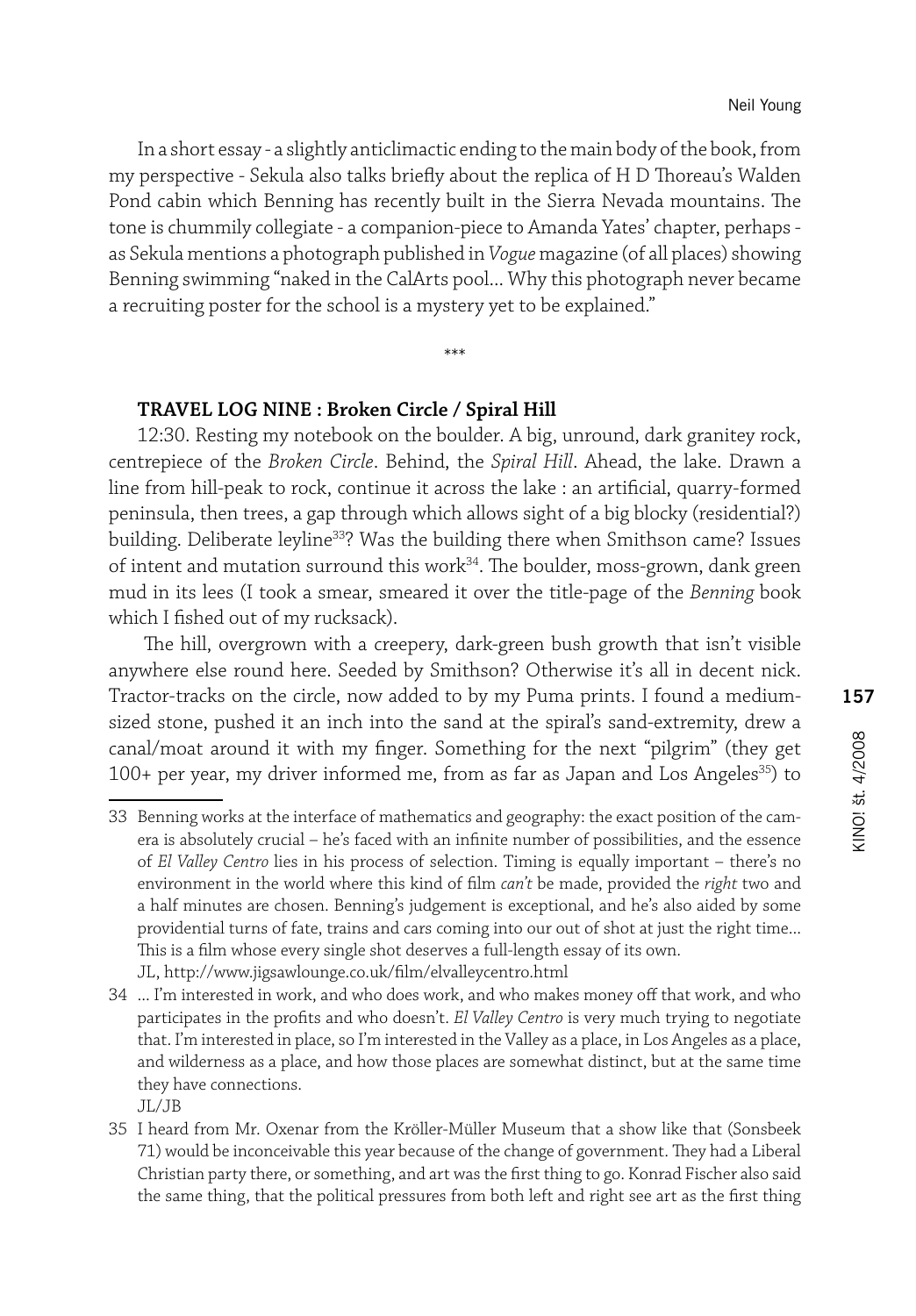ponder. Took some leaves, put them in the *Benning*-book, like the old Bible trick... Would Smithson approve? Would Benning?

Birdsong, and drifting scum on the lake. Feels like I'm simultaneously on the Spiral Jetty in Utah. Tadpoles abundant in the water (cf. my emerging-amphibian impression from last night), bulbous black heads and thrashing tales. They investigate my fingertip as I tentatively insert it into the untrustworthy quarry-water.

What lurks on the hill? At least four types of moss - some intertwined - on the rock, a 2mm black spider picking his way over the granite roughness. Speeding... where? Some quarry-activity round the "shore", but not that much. At 11.50 at #138, had to fill out a form with personal details, reason for my visit (my answer got a bit verbose). A bigger, green-speckled spider on the rock's southern face. White butterfly flickers over the hill's left-side base and all I can think of are the two white butterflies glimpsed in *RR*.

My shadow on the impacted sand at the spiral arm's base. Galaxy-shaped, mathematical but rough and childlike. Lake on the far end of the spiral arm quickly shelves into invisibility, accumulated strata of scum on the waterline. Gentle undulation of the sedimentary accumulation, as in *casting a glance*. I find a block of wood, small and square, to which I add a pebble "passenger" and raft out over the lake.

I stand at the foot of the hill. It's nature that diverts: a black fly-beetle on the drifting scum. An ecosystem exists, albeit an unlikely one... Tadpoles fascinated by a small, thin branch at the water edge: is why they came out of the water. A longtailed fly touring the long grasses. My raft and its pebble-passenger now are feet out and edging towards the rushes. A solitary traveller, gone beyond the point of rescue. 13:04 and the raft is drifting back to land. I find a smoothed piece of wood and place it at the end of the water-arm, a gift for the tadpoles. The eyes of their spawn stare, tinily, up at me through the water.<sup>36</sup>

\*\*\*

to be axed out.

Smithson*,* p263

<sup>36</sup> i felt greatly privileged to see the piece. i had to drag the same carload of disgruntled folks that came there one and a half years ago--no-one could understand my need to return to see it again. perhaps the most important artist of the century, he himself might not have understood the need to see this »crystal out of time.« he lives on as a memory, his work carried forth mostly in terms of abstract thought or the museum pieces. how many who have seen and liked one of his »non-sites« have actually been spurred on to visit the original place? is this an important consideration? somehow even in the »flesh« the exhibited pieces seem abstractions, while a visit to BC/SH is something of another sort altogether. a spiritual reunion. a confirmation of things known and unknown. Lee Ranaldo, Mar/Apr 1985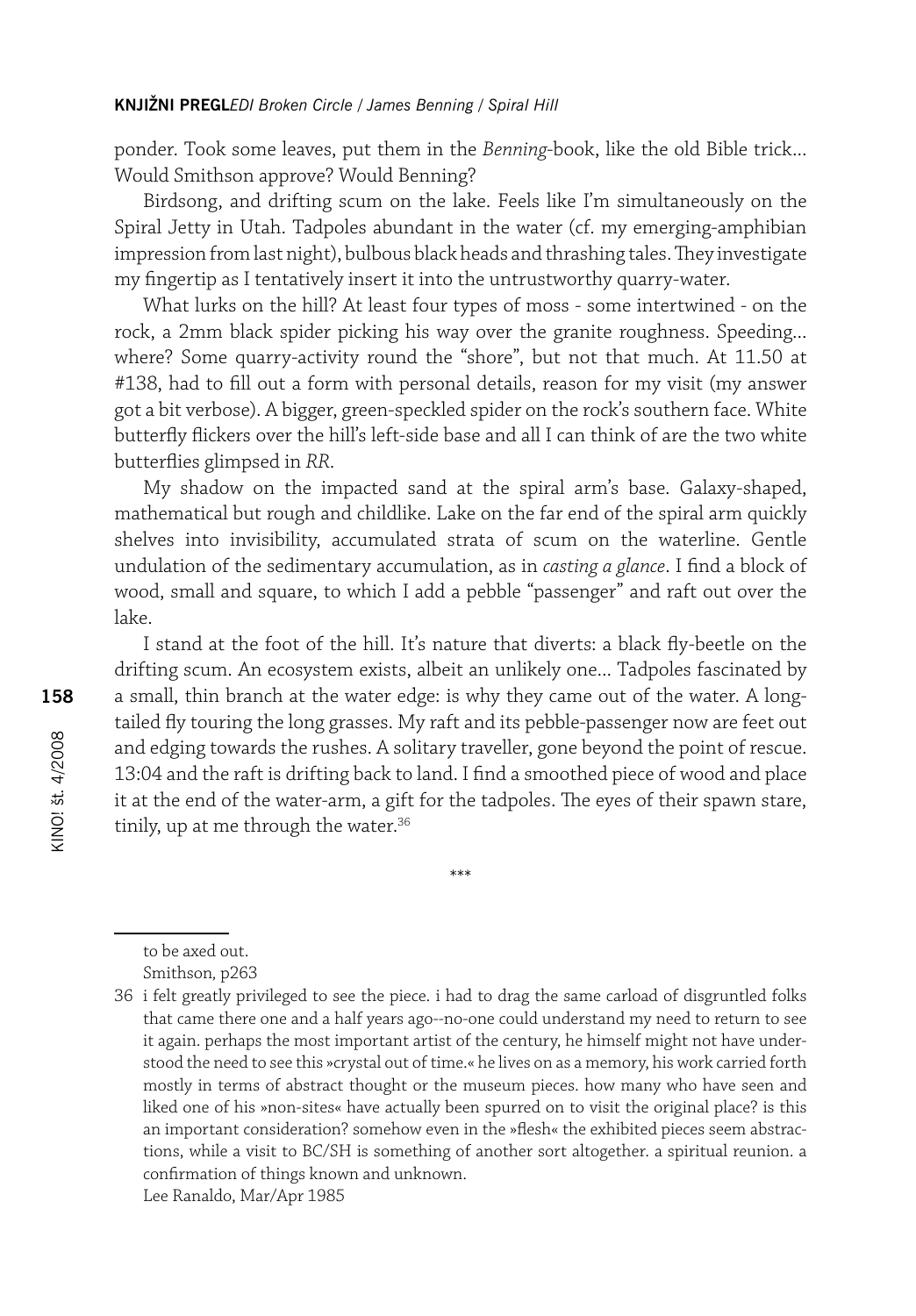#### **ch18. Appendix**

1) Title-page: white text 'Appendix' on a black background, edged in white. Sober, with just a hint of K.S.Malevich's *Black Square* (1915)?

2) A *Timeline* compiled by Benning himself, illustrated with four photographs tracing Benning's progress from chubby-cheeked proud parent (1975?) to grinning *mensch* (1979?) to furrow-browed Artist in open-necked shirt (1987) to grizzled frontiersman/sage (1998). In a book which largely skirts biographical examination, these two pages teem with tantalising fragments:

1968 : In spring attends a community organizing conference in Denver; meets the radical organizer Rennie Davis; while in Denver buys a [sic] 8mm Bolex camera. In fall moves to Saint Elizabeth, Missouri to teach math in a small rural high school; lives on a cattle farm; goes coon hunting with the high school boys; makes his first 8mm film (lost), a portrait of prairie grass along the Osage River." (p242)

3) 12-page exhaustive *Filmography*, with a small monochrome still from each of Benning's 34 extant films, and a section on his eight *Installations*.

4) *Selected Screenings and Exhibitions*. A year-by-year survey from 1973 to 2007; would have been useful to have had this information listed geographically as well as chronologically, so that the reader could find which Viennales, for example, Benning's work has been screened at.

5) *Selected bibliography*. Articles, websites and books dealing with Benning's work, from D.-L.Alvarez's "Tortured Landscapes" and John Anderson's "*13 Lakes*" to (ahem) Neil Young's "Homeland Security" and Danni Zuvela's "Talking About Seeing."

6) *Contributors* and *The editors would like to thank*.

... And then -- nothing. No index, as previously noted. Just a flyleaf filmography, and a back cover featuring Benning in shades, sitting on the floor and eating what looks like junk-food at what looks like CalArts. And the text:

James Benning's films are among the most fascinating work in American cinema. Since the early 1970s, Benning has produced films that defy categories, but nevertheless echo major directions the avant-garde tradition has taken since 1945, including structural film and the new narrative movement. Benning explores the relationship between image, text and sound while paying expansive attention to the 'vernacular landscapes' of American life. His films offer a complex and idiosyncratic view of American politics and culture in the late 20th century and beyond. This volume traces Benning's artistic career as well as his biographical journey through the USA, from Wisconsin to the East Coast to Southern California.

## *James Benning* **by Barbara Pichler, Claudia Slanar (Eds.)**

Milwaukee-born James Benning is among the world's most respected and accomplished film-makers, but the fact that he plies his trade at what many may

\*\*\*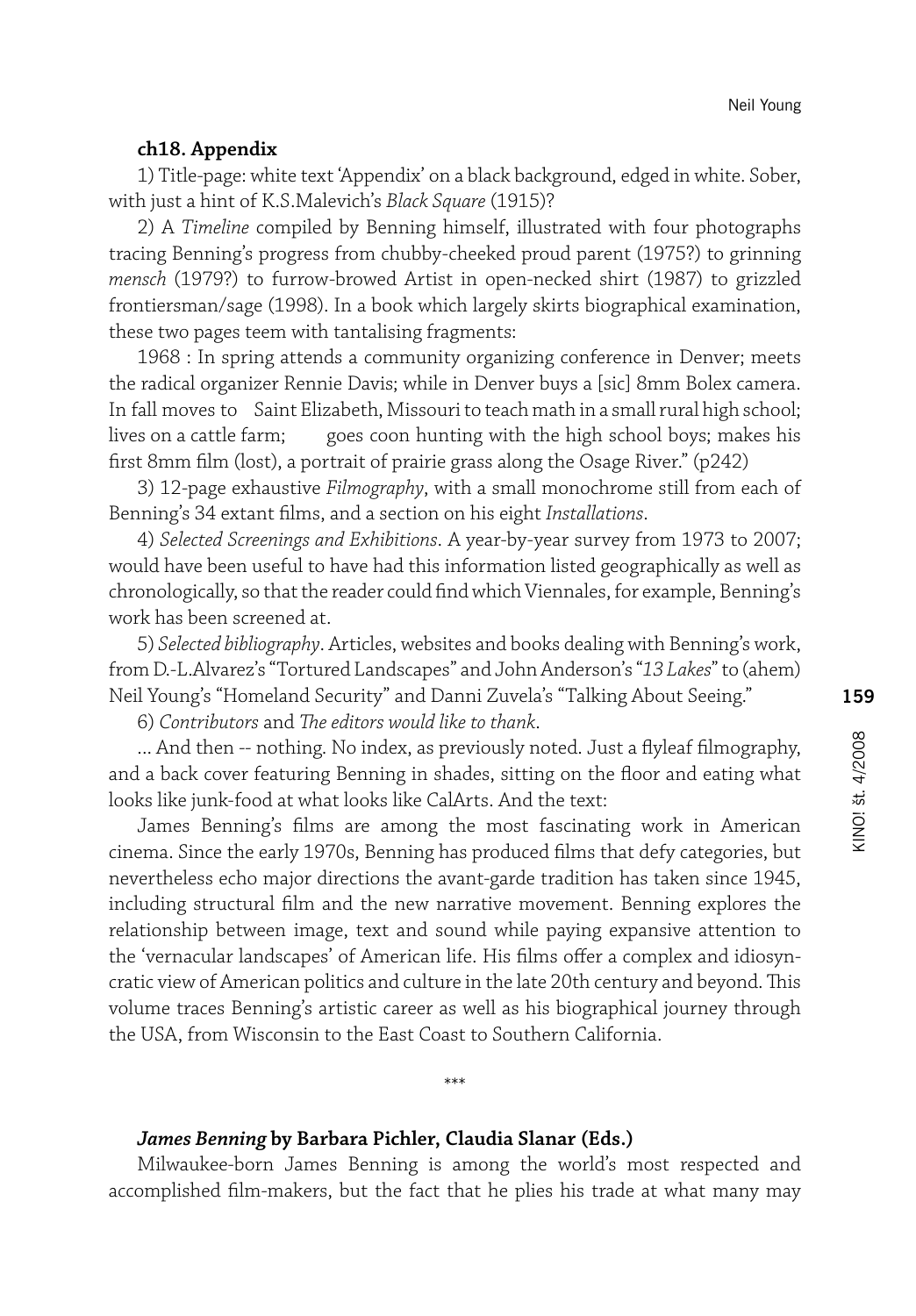view as the far edge of the avant-garde means that his name is unknown even to many hardcore cineastes.

That's slowly starting to change, as films such as *casting a glance, Ten Skies* and *13 Lakes* have received increasingly widespread coverage over the last few years - and ambitious, exhaustive retrospectives have started to pop up via adventurous curators such as the Austrian Filmmuseum's Alexander Horwath. Not everyone could get to Vienna for the month-long Benning jamboree last October, of course, which makes this accompanying volume, simply entitled *James Benning*, all the more invaluable.

A handsomely-produced paperback compendium of essays about - and, in one instance *by* - Benning, the tone is sometimes drily academic, sometime collegiate and chummy (among the contributors we find Benning's daughter, one of his fellow lecturers at CalArts, where he has taught since 1987, and one of his former pupils), and it's perhaps regrettably that so little criticism<sup>37</sup> is allowed to intrude into what often reads like a hagiographic tribute.

But for the most part the writers manage to contain their (entirely understandable) enthusiasm, and strike an engaging and informative middle-ground between the scholarly and the journalistic. Lavishly illustrated with a fine selection of stills from Benning's three decades of 16mm film-making - at 65, he's now moving into digital - it's particularly tantalising as the director doesn't allow his work to appear on DVD and public screenings are all too few and far between. For Benning aficionados, this first-ever book dedicated exclusively to the master is ludicrously overdue and should satisfy expectations. And for those who've never heard of James Benning, this is an excellent and accessible place to start.<sup>38</sup>

# **Neil Young**

[300-word review, written as if for general-readership political magazine *Tribune*  (London)]

\*\*\*

Sheila Seacroft, *Floatation Suite*

<sup>37</sup> I found [*casting a glance*] contemplative, engrossing, interesting to be directed to look at something one would without such restriction look at differently - but in the end frustrating because increasingly I felt held back from the images, I wanted to be there and out of the warm and artificial setting of the cinema, to experience physically the air and smells, and to cast my own glance. I didn't feel, honestly, that looking at the art work in this mediated and constricted way actually intensified or opened it up to me, or showed me a way of seeing that would illuminate my viewing of the world otherwise.

www.floatationsuite.com

<sup>38</sup> NY: If someone was approaching your work for the first time, where would be a good starting point?

JB: I'd probably tell 'em to watch *11 x 14* so they could start at the beginning and work their way… north.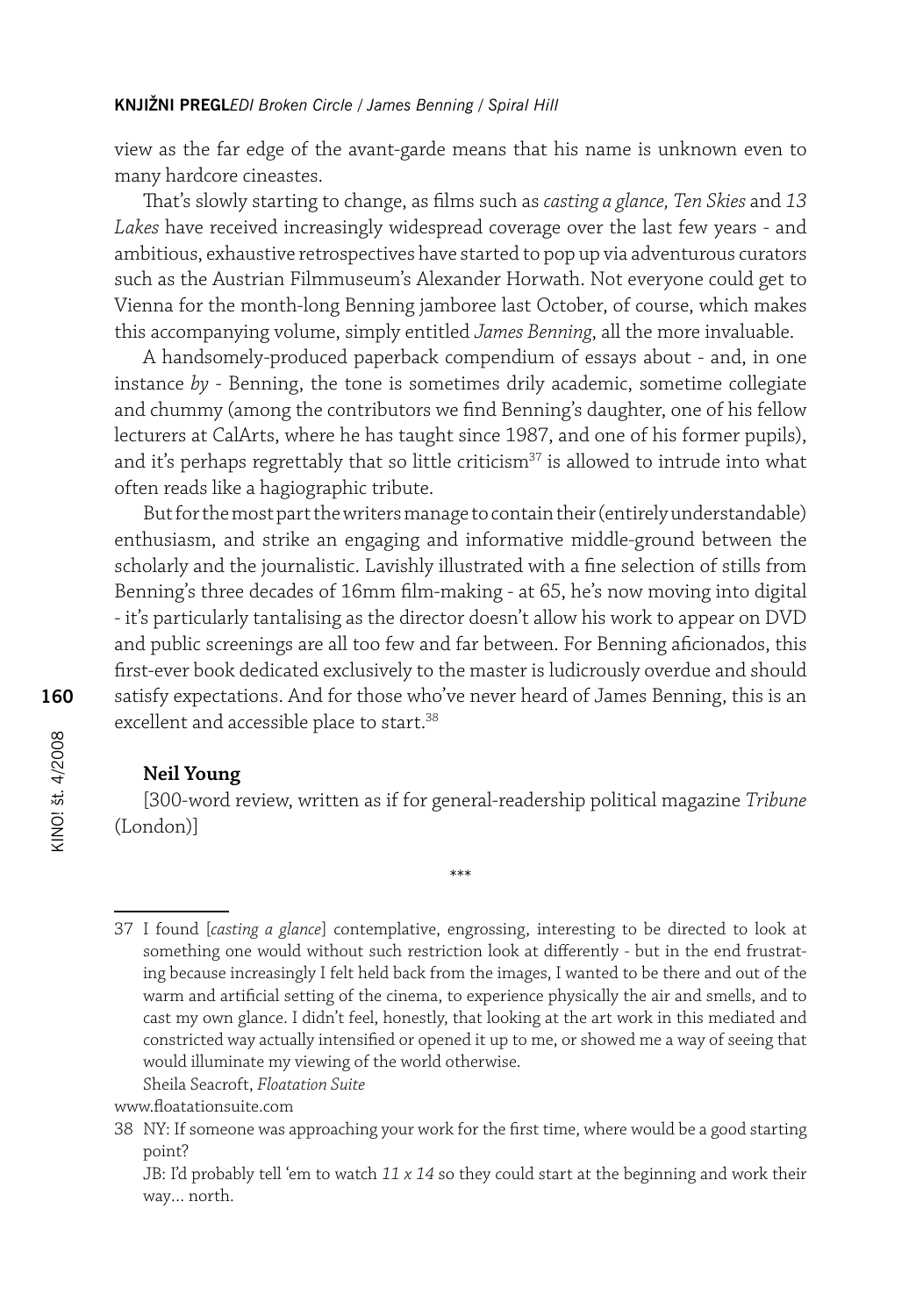# **EPILOGUE : Supersnack, De Boslaan, Emmen**

It's 13:50 Thursday and, having completed my second visit to Emmerschans, I'm back over the "border" into Emmen, drinking several bottles of chilled water and eating a falafel-type sandwich in a near-deserted roadside fast-food joint. The bloke behind the counter tells me that the buses are on strike, same as they were last night. As I munch away, finishing the last chapter of the *Benning* book, my eye is caught by a large poster which covers half of the wall in front of me. *Indiana Jones and the Temple of the Crystal Skull*.

After two visits to *BC/SH*, I feel that I have completed the "pilgrimage" - maybe not to Ranaldo's satisfaction<sup>39</sup>, or Smithson's, or Benning, but to my own. I read again about the "gyrating space" where "formal logic's logic fails to hold: the primes, the 'irrational' numbers, incompletion, what Smithson calls the 'surd,' the entropic principle toward which so much of Smithson's work, and most spectacularly *Spiral Jetty*, was ostensibly directed." (p149)

 Tired of reading, tired of making notes, I read (p119) how Benning sometimes wants to "convince people that language is not that important and it's okay to quit on it for a while." And then I turn to page 143. *I walked slowly back under a scorching sun.*<sup>40</sup>

Lee Ranaldo, Mar/Apr 1985

40 Canvasser for the Freeman, pray for us. Charitable mason, pray for us. Wandering Soap, pray for us. *Ulysses*, p498

<sup>39</sup> someone else in the car cynically remarked that they didnt see very much, and jokingly or sarcastically queried where was smithson now, where did this get him? (admittedly it was my folly, my trip, i had dragged them all along). all i could think to answer as we jolted our way back up the wet and crusty road was that it had »gotten« him everything, and that he was right back there, behind us, passing through a rusty gate portal and out into the open landscape.